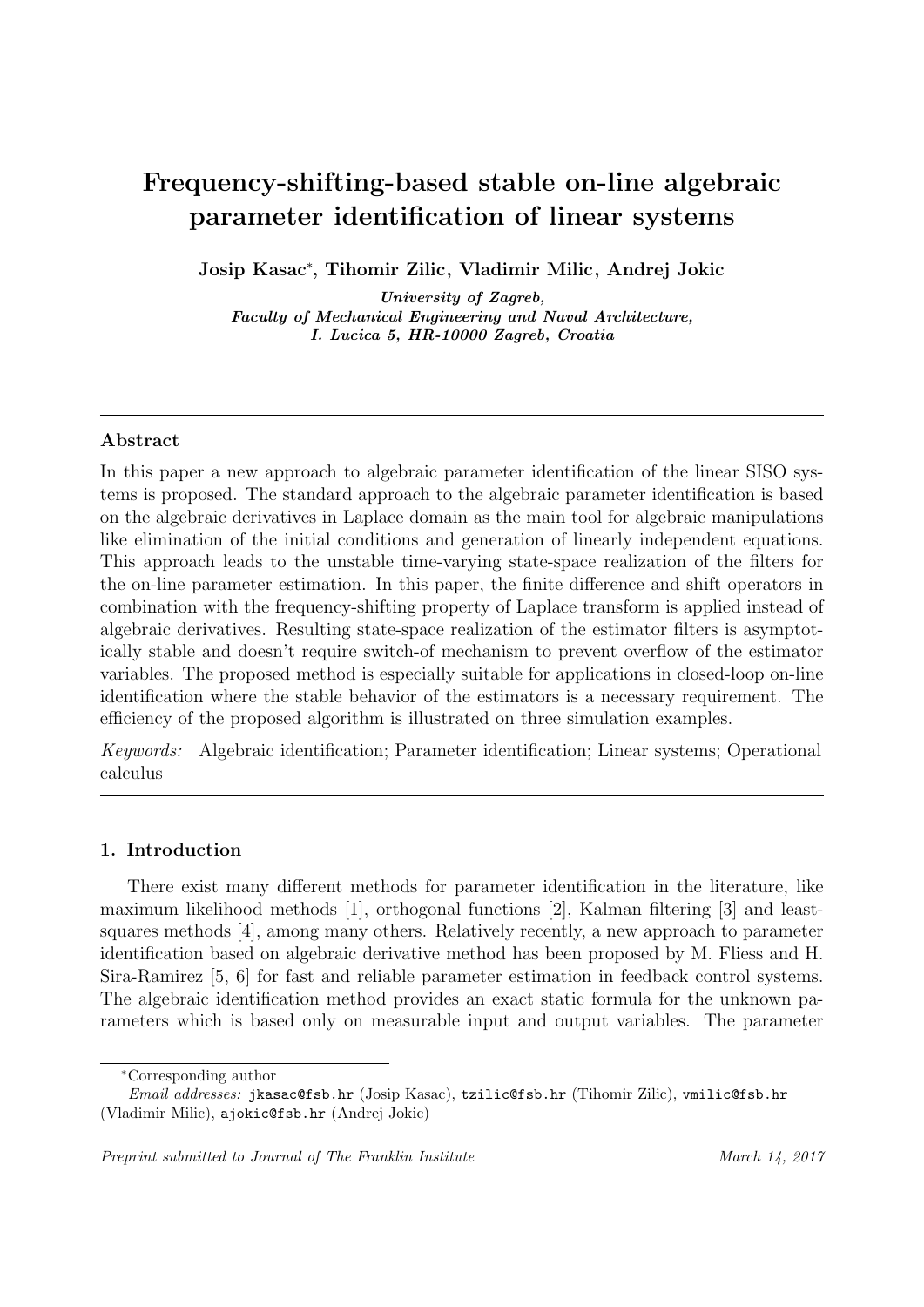calculation expressions are obtained via algebraic manipulations based on derivative operator in operational domain [7, 8]. This approach provides elimination of unknown initial conditions and generation of linear relations in the unknown parameters, so that accurate calculation of the parameters follows immediately from these relations. Unlike traditional methods, the obtained estimator is non-asymptotic: the convergence toward true values of the system parameters is quite fast (i.e., almost instantaneous). Also, the algebraic estimators do not need statistical knowledge of the measurement noise, neither it requires the classical persistency of excitation condition.

Several successful applications and experimental verifications of algebraic derivative approach have been reported in the literature. In [9, 10], an algebraic identification approach is used for the fast on-line determination of the parameters of sinusoidal signals with unknown amplitudes, phases and frequencies. A general algebraic framework for parameter estimation of signals described by differential equations is proposed in [11]. The algebraic derivative approach to state estimation is considered in [12, 13]. In [14], the algebraic derivative method is applied for the derivative estimation of noisy signals. In [15, 16], an algebraic identification approach is proposed for linear systems with delayed inputs and structured perturbations.

For several applications of parameter and state estimation in feedback control systems the interested reader is referred to [17]. Next, several further reported applications are mentioned. In [18], the algebraic estimation algorithm is applied for the identification of the parameters of a permanent magnet stepper motor and a magnetic bearing. In [19], an online algebraic identification methodology for parameter and signal estimation in vibrating mechanical system is experimentally verified. The output control and simultaneous online algebraic parameter identification of perturbed 1-DOF suspension system is considered in [20]. In [21], an identification method for parameters estimation of a position-controlled servomechanism is proposed. In [22], a comparison between an algebraic parameter identification algorithm and classical asymptotic observers for the load of a boost converter is presented.

Despite the all mentioned advantages of algebraic parameter estimation method, there is a serious drawback, especially for applications in closed-loop on-line identification. Application of algebraic derivatives for elimination of initial conditions in combination with invariant filtering in the form of chain of integrators, leads to unstable time-varying state-space realization of estimator filters. Since the estimator variables are unbounded, additional switch off mechanism is necessary after a short period of time. Another disconnection strategy is based on introducing an extra auxiliary parameter, called the "sentinel" parameter that monitors the convergence of the rest of the estimated system parameters [20].

In this paper, an alternative approach to algebraic parameter identification, which provides stable on-line estimator filters realization, is proposed. The proposed approach is based on application of the finite difference and shift operator in operational domain, instead of algebraic derivative operator. Using these operators in combination with asymptotically stable invariant filtering, we obtain stable state-space realization of the estimator filters. In this way, the on-line parameter identification process doesn't require switch-off procedure after some short time, neither the use of "sentinel" variables. Furthermore, additional advantage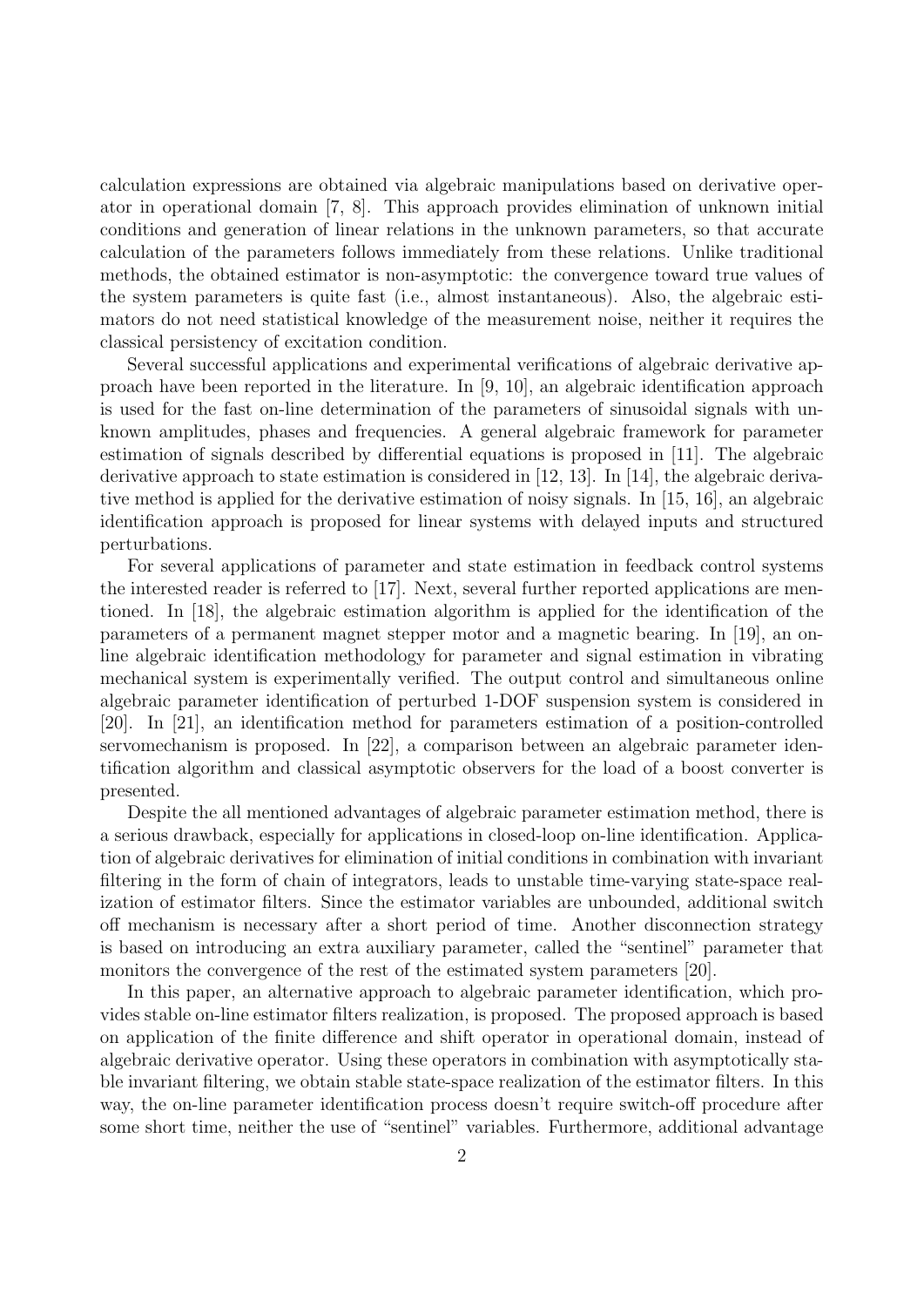of application of the shift operator is that state-space realization has lower dimension then in the case of using algebraic derivatives.

The remainder of the paper is organized as follows. Parameter identification problem formulation for linear time-invariant SISO systems is presented in Section 2. The algebraic parameter identification algorithm based on difference and shift operators is presented in Section 3. The simulation results are presented in Section 4. Finally, the concluding remarks are summarized in Section 5.

# 2. Problem formulation

## 2.1. Continuous linear SISO system

Consider the following continuous linear time-invariant system

$$
y^{(n)}(t) + \sum_{i=0}^{n-1} a_i y^{(i)}(t) = \sum_{j=0}^{m} b_j u^{(j)}(t),
$$
\n(1)

with unknown initial conditions

$$
y^{(i)}(0) = y_0^{(i)}, \quad i = 0, 1, \dots, n - 1,
$$
\n(2)

where  $u(t) \in \mathbb{R}$  and  $y(t) \in \mathbb{R}$  are the system input and output, respectively. The system order *n* is a priori known, and  $a_0, ..., a_{n-1}$  and  $b_0, ..., b_m$  are unknown parameters.

Note that the problem of nonzero unknown initial conditions often occurs in practice, like for example in the identification of mechanical systems with weakly damped oscillations. Waiting that the system to reach zero steady-state in the identification experiment can be quite troublesome for the elastic systems with the small damping coefficients or for the processes with slow time constants [23].

The Laplace transform applied on the Eq. (1) gives the following expression in the operational domain

$$
s^n y(s) + \sum_{i=0}^{n-1} a_i s^i y(s) = \sum_{j=0}^{m} b_j s^j u(s) + \sum_{i=0}^{n-1} c_i s^i,
$$
\n(3)

where  $y(s) = \mathcal{L}{y(t)}$  and  $u(s) = \mathcal{L}{u(t)}$  are Laplace transforms of  $y(t)$  and  $u(t)$ , respectively. The coefficients  $c_i$  on the right-side of Eq. (3) depend on unknown initial conditions (2). The Eq. (3) can be written as

$$
N(s)y(s) = B(s)u(s) + R(s),
$$
\n<sup>(4)</sup>

where

$$
N(s) = sn + \sum_{i=0}^{n-1} a_i s^i, \quad B(s) = \sum_{j=0}^{m} b_j s^j, \quad R(s) = \sum_{i=0}^{n-1} c_i s^i.
$$
 (5)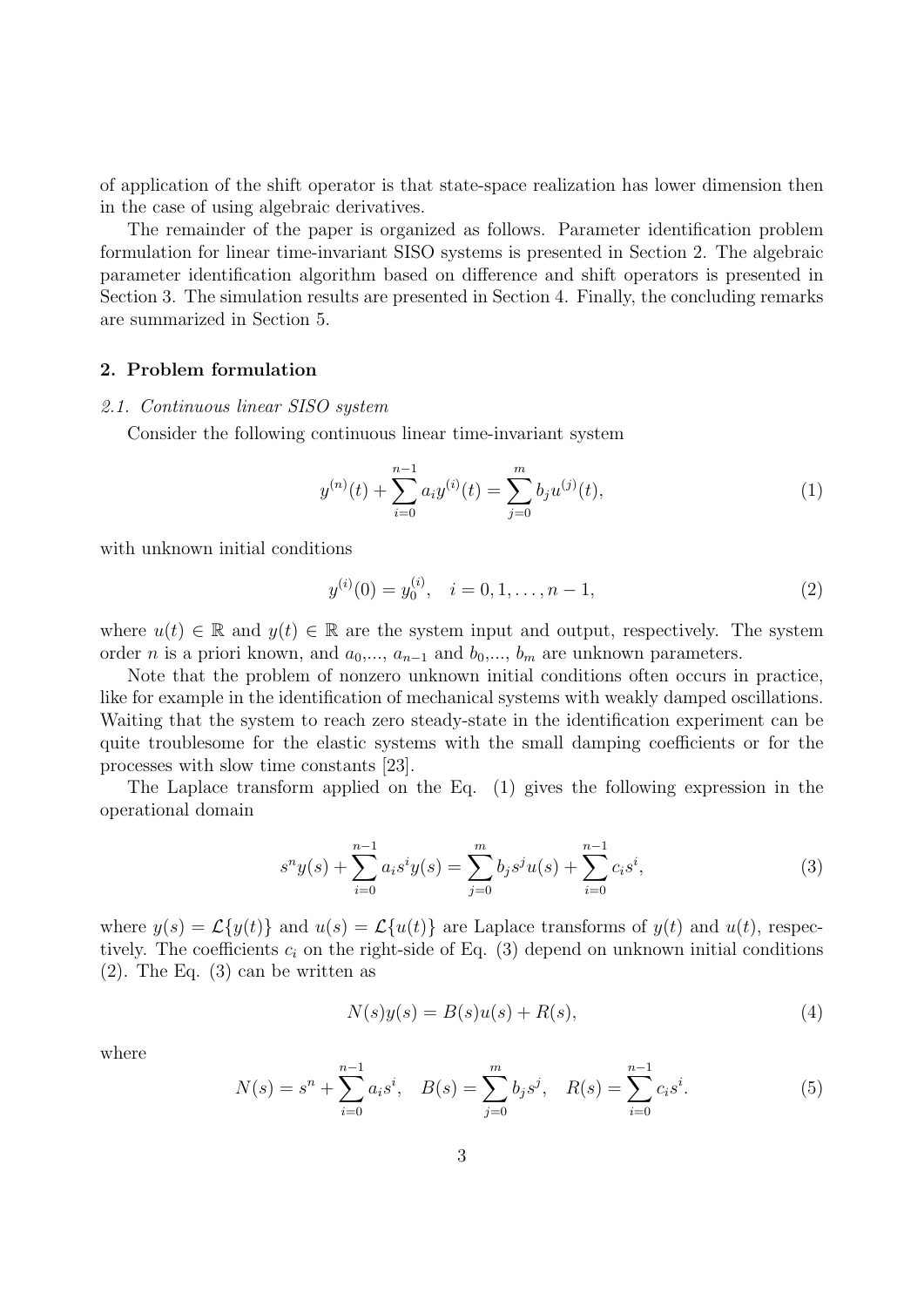The main objective of this paper is on-line identification of the parameters  $a_0, ..., a_{n-1}$ and  $b_0, \ldots, b_m$  using only the measured input  $u(t)$  and output  $y(t)$ , under assumption of unknown initial conditions. The second objective is determination of parameters  $c_0, ..., c_{n-1}$ .

The first step in the identification of unknown parameters  $a_0, ..., a_{n-1}$  and  $b_0, ..., b_m$  is the elimination of polynomial  $R(s)$  with coefficients  $c_0, ..., c_{n-1}$  which depend on unknown initial conditions (2). The second step is generation of a set of  $n + m + 1$  linearly independent algebraic equation for determination of  $n + m + 1$  parameters  $a_0, \ldots, a_{n-1}$  and  $b_0, \ldots, b_m$ .

Instead of using algebraic derivative approach for elimination of initial conditions and generation of linearly independent equations, in this paper we apply the finite difference and shift operator in Laplace domain, which are presented in the following subsection.

## 2.2. Finite difference operator in Laplace domain

The finite difference operator in Laplace domain of a function  $f(s)$  is defined as follows

$$
\delta_q f(s) = f(s+q) - f(s). \tag{6}
$$

The operator  $\delta_q$  can be represented as

$$
\delta_q = e^{q\frac{d}{ds}} - 1,\tag{7}
$$

where  $e^{q\frac{d}{ds}}$  is the shift operator with property  $e^{q\frac{d}{ds}}f(s) = f(s+q)$ .

For  $f(s) = s^n$ , we have

$$
\delta_q s^n = (s+q)^n - s^n = \sum_{k=1}^n \binom{n}{k} s^{n-k} q^k.
$$
 (8)

In other words, difference operator decreases the order of polynomials for one degree, so that  $\delta_q^n s^{n-1} = 0$ , and

$$
\delta_q^n s^k = 0, \qquad \forall \ k < n,\tag{9}
$$

where  $\delta_q^n$  denotes the *n*-th successive application of finite difference operator

$$
\delta_q^n = \left(e^{q\frac{d}{ds}} - 1\right)^n = \sum_{k=0}^n (-1)^k \binom{n}{k} e^{(n-k)q\frac{d}{ds}}.
$$
\n(10)

For an arbitrary function  $f(s)$  it follows that

$$
\delta_q^n f(s) = \sum_{k=0}^n (-1)^k \binom{n}{k} f(s + (n-k)q). \tag{11}
$$

Applying the operator  $\delta_q^m$  on function  $f(s) = s^n$  for  $m \leq n$ , we get

$$
\delta_q^m s^n = \sum_{k=0}^m (-1)^k \binom{m}{k} (s + (m-k)q)^n = \sum_{k=0}^m (-1)^k \binom{m}{k} \sum_{j=0}^n \binom{n}{j} s^{n-j} (m-k)^j q^j, \tag{12}
$$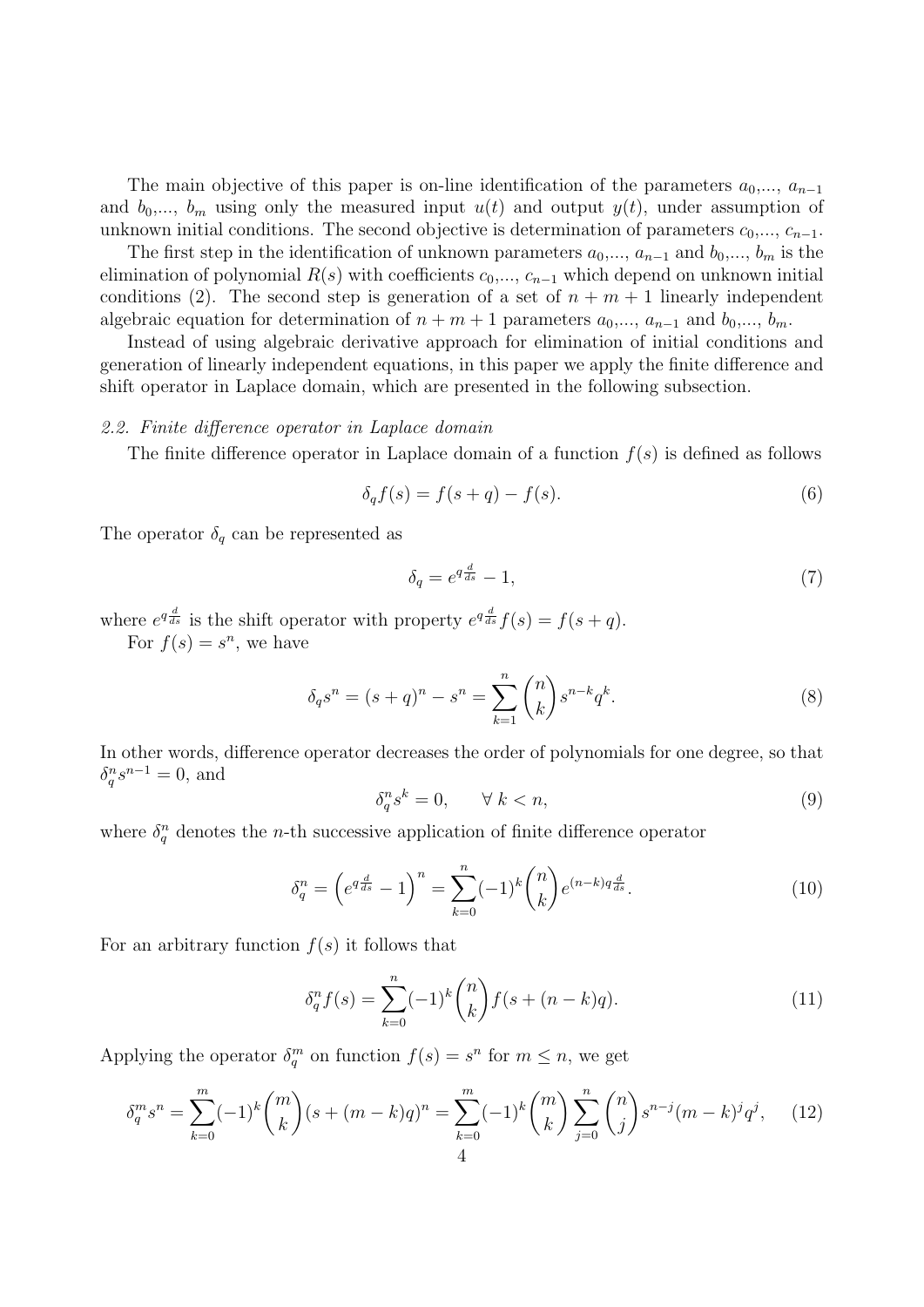or

$$
\delta_q^m s^n = \sum_{j=m}^n \gamma_{mj} s^{n-j},\tag{13}
$$

where

$$
\gamma_{mj} = q^j \binom{n}{j} \sum_{k=0}^m (-1)^k \binom{m}{k} (m-k)^j.
$$
 (14)

The coefficient  $\gamma_{mj}$  has the following property:  $\gamma_{mj} = 0$  for  $j < m$  (triangular matrix structure).

Since the application of difference operator in Laplace domain produces shifted functions like  $F(s + q)$ , the frequency shifting property of Laplace transform

$$
F(s+q) = \mathcal{L}\lbrace e^{-qt} f(t) \rbrace,
$$
\n(15)

will be used for the inverse transform of algebraic expressions to the time domain [8, 24].

# 3. Algebraic parameter identification

3.1. Identification of parameters  $a_0,...,a_{n-1}$  and  $b_0,...,b_m$ 

In this section we describe the main steps towards the estimation of parameters  $a_0, ..., a_{n-1}$ and  $b_0, \ldots, b_m$ .

Step 1 - Elimination of initial conditions. The first step is annihilation of polynomial  $R(s)$ which depends on unknown initial conditions. Since the degree of the polynomial  $R(s)$  is  $deg(R) = n - 1$ , it follows from (9) that  $\delta_q^n R(s) = 0$ . Applying the operator  $\delta_q^n$  on (3), the following expression is obtained

$$
\bar{y}_n(s) + \sum_{i=0}^{n-1} a_i \bar{y}_i(s) = \sum_{j=0}^{m} b_j \bar{u}_j(s), \qquad (16)
$$

where

$$
\bar{y}_i(s) = \delta_q^n[s^i y(s)] = \sum_{k=0}^n (-1)^k \binom{n}{k} (s + (n-k)q)^i y(s + (n-k)q),\tag{17}
$$

$$
\bar{u}_j(s) = \delta_q^n[s^j u(s)] = \sum_{k=0}^n (-1)^k \binom{n}{k} (s + (n-k)q)^j u(s + (n-k)q). \tag{18}
$$

Step 2 - Generation of linearly independent equations. The next step is generation of  $n+m+1$ linearly independent equation from Eq. (16). This can be done using the shift operator  $e^{q \frac{d}{ds}}$ .

Applying the operator  $e^{lq}\frac{d}{ds}$  for  $l = 0, 1, ..., n + m$ , on (16), the following set of algebraic equations is obtained

$$
\bar{y}_n(s+lq) + \sum_{i=0}^{n-1} a_i \bar{y}_i(s+lq) = \sum_{j=0}^m b_j \bar{u}_j(s+lq), \qquad l = 0, 1, ..., n+m,
$$
\n(19)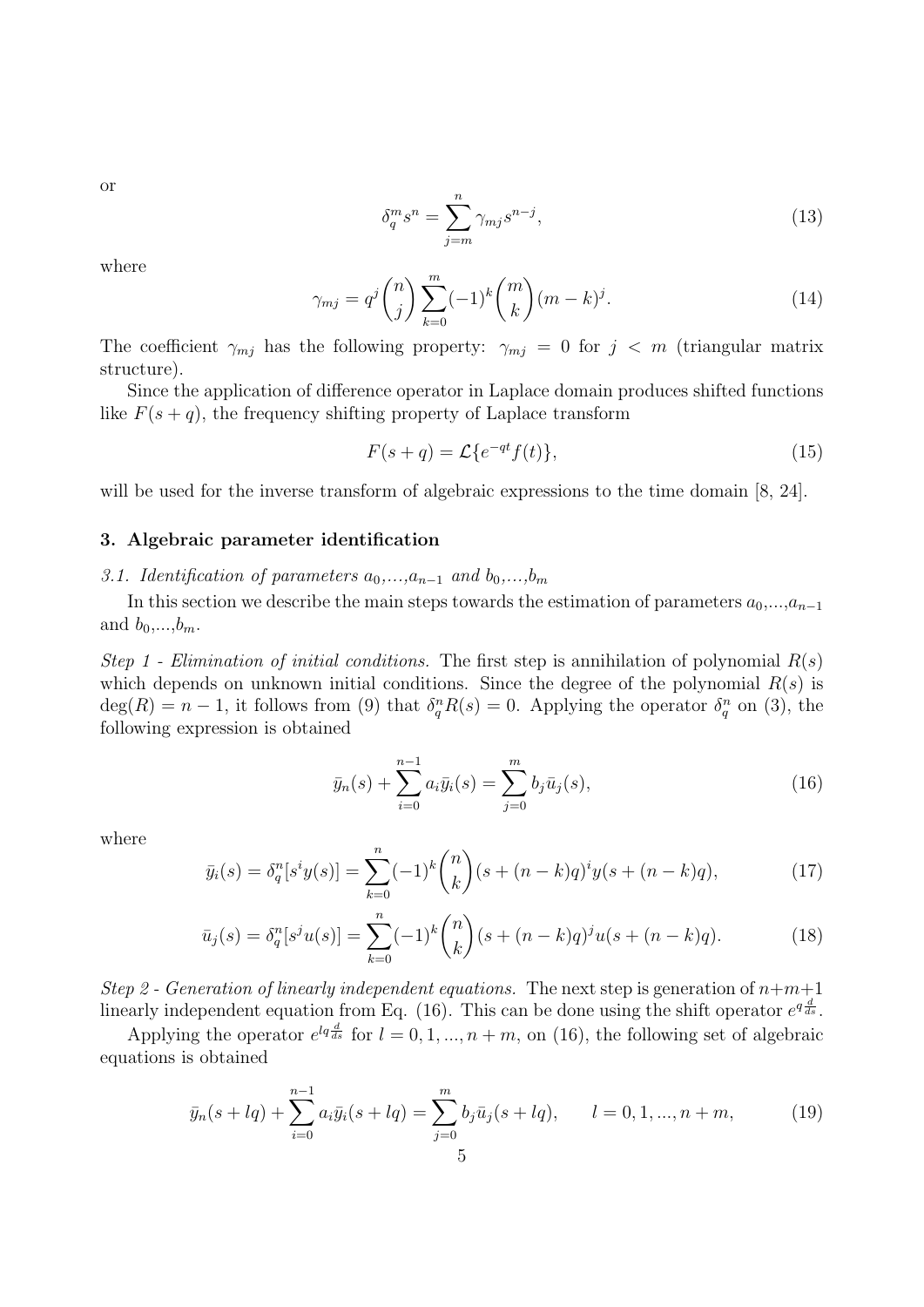or

$$
\bar{Y}_{ln}(s) + \sum_{i=0}^{n-1} a_i \bar{Y}_{li}(s) = \sum_{j=0}^{m} b_j \bar{U}_{lj}(s), \qquad l = 0, 1, ..., n+m,
$$
\n(20)

where the following notation is introduced

$$
\bar{Y}_{li}(s) = \bar{y}_i(s + lq) = \sum_{k=0}^n (-1)^k \binom{n}{k} (s + (n+l-k)q)^i y(s + (n+l-k)q), \tag{21}
$$

$$
\bar{U}_{lj}(s) = \bar{u}_j(s + lq) = \sum_{k=0}^{n} (-1)^k {n \choose k} (s + (n+l-k)q)^j u(s + (n+l-k)q), \qquad (22)
$$

for  $i = 0, 1, ..., n, j = 0, 1, ..., m, l = 0, 1, ..., n + m$ . After the change of indices  $p = n + l - k$ , the above expressions become

$$
\bar{Y}_{li}(s) = \sum_{p=l}^{n+l} \mu_{lp}(s + pq)^{i} y(s + pq), \qquad \bar{U}_{lj}(s) = \sum_{p=l}^{n+l} \mu_{lp}(s + pq)^{j} u(s + pq), \qquad (23)
$$

where we have used the following shorthand notation

$$
\mu_{lp} = (-1)^{n+l-p} \binom{n}{n+l-p},\tag{24}
$$

for  $l \leq p \leq n+l$ .

Step 3 - Invariant filtering. In order to overcome effects of high-frequency noise in the measurement of the output variable we must avoid time-derivatives of output variable, which are represented by terms  $s^i y(s) = \mathcal{L}{y^{(i)}(t)}$  in Eq. (23). Multiplying both sides of Eq. (20) by the transfer function

$$
G(s) = \frac{1}{D(s)}, \qquad D(s) = \prod_{k=1}^{\bar{n}} (s + \bar{q}_k), \tag{25}
$$

which represents a low-pass filter, where  $\bar{n} > n$ ,  $\bar{q}_k > 0$  and  $\bar{q}_k \neq pq$  for  $k = 1, ..., \bar{n}$  and  $p = 0, 1, ..., 2n + m$ , the following expression is obtained

$$
Y_{ln}(s) + \sum_{i=0}^{n-1} a_i Y_{li}(s) = \sum_{j=0}^{m} b_j U_{lj}(s),
$$
\n(26)

where

$$
Y_{li}(s) = \sum_{p=l}^{n+l} \mu_{lp} \frac{(s+pq)^i}{D(s)} y(s+pq), \qquad U_{lj}(s) = \sum_{p=l}^{n+l} \mu_{lp} \frac{(s+pq)^j}{D(s)} u(s+pq). \tag{27}
$$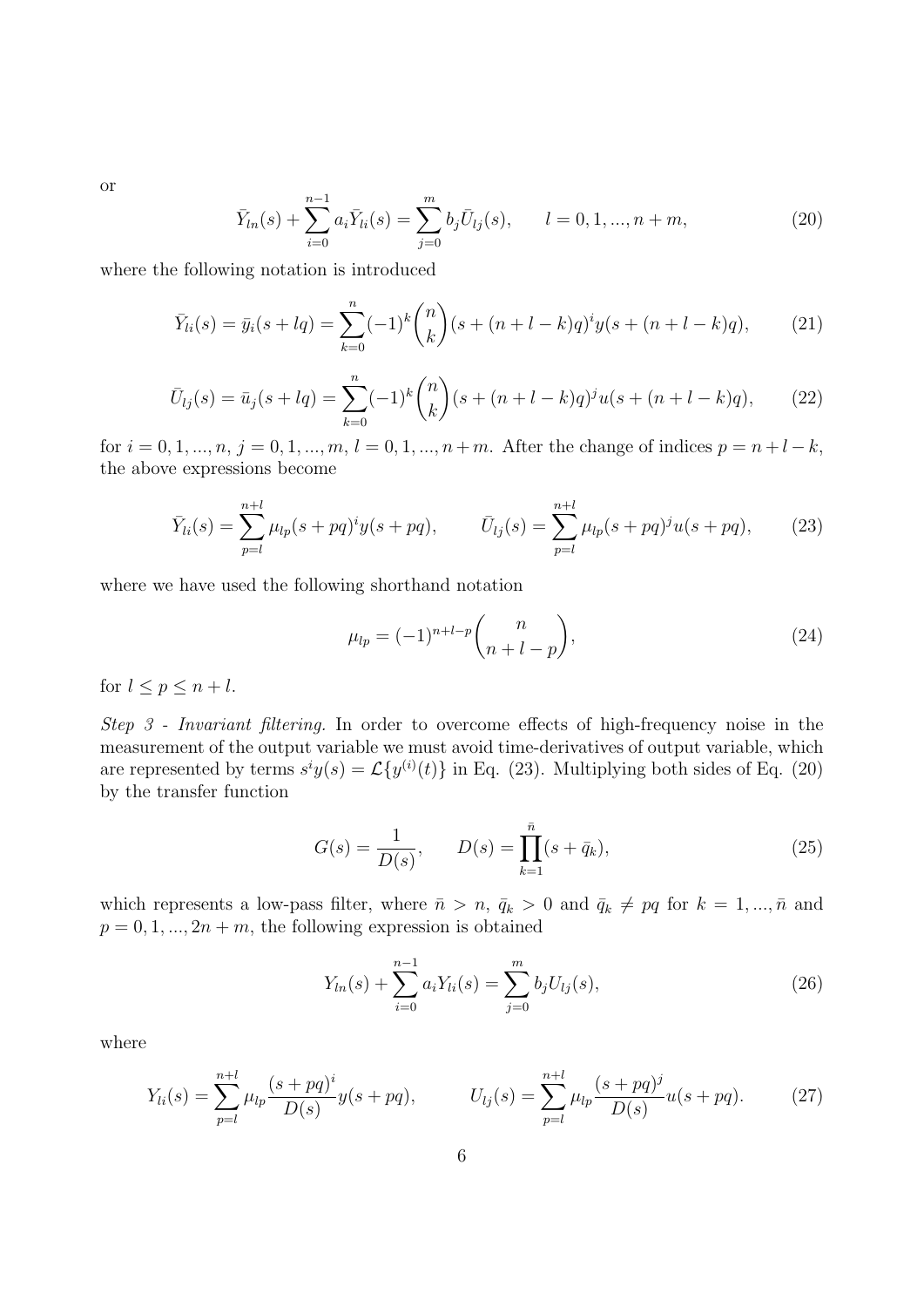By using the method of partial fraction, it follows that

$$
\tilde{y}_{pi}(s) = \frac{(s + pq)^i}{D(s)} y(s + pq) = \sum_{k=1}^{\bar{n}} \frac{A_{pik}}{s + \bar{q}_k} y(s + pq),\tag{28}
$$

$$
\tilde{u}_{pj}(s) = \frac{(s + pq)^j}{D(s)}u(s + pq) = \sum_{k=1}^{\bar{n}} \frac{A_{pjk}}{s + \bar{q}_k}u(s + pq),\tag{29}
$$

where the coefficients  $A_{pik}$  are determined by

$$
A_{pik} = \lim_{s \to -\bar{q}_k} (s + \bar{q}_k) \frac{(s + pq)^i}{D(s)} = \frac{(pq - \bar{q}_k)^i}{\prod_{j=1; j \neq k} (\bar{q}_j - \bar{q}_k)}.
$$
(30)

By defining the state variables in operational domain

$$
x_{pk}(s) = \frac{y(s + pq)}{s + \bar{q}_k}, \qquad w_{pk}(s) = \frac{u(s + pq)}{s + \bar{q}_k}, \tag{31}
$$

the expressions (28) and (29) can be rewritten as

$$
\tilde{y}_{pi}(s) = \sum_{k=1}^{\bar{n}} A_{pik} x_{pk}(s), \qquad \tilde{u}_{pj}(s) = \sum_{k=1}^{\bar{n}} A_{pjk} w_{pk}(s), \qquad (32)
$$

and finally

$$
Y_{li}(s) = \sum_{p=l}^{n+l} \mu_{lp} \tilde{y}_{pi}(s), \qquad U_{lj}(s) = \sum_{p=l}^{n+l} \mu_{lp} \tilde{u}_{pj}(s).
$$
 (33)

Step 4 - State-space realization. The following step is the state-space realization which provides on-line parameter identification. In the time domain the expressions in Eq. (31) become a set of stable decoupled linear differential equations

$$
\dot{x}_{pk}(t) + \bar{q}_k x_{pk}(t) = e^{-pqt} y(t), \qquad \dot{w}_{pk}(t) + \bar{q}_k w_{pk}(t) = e^{-pqt} u(t), \qquad (34)
$$

with zero initial conditions, and expressions in Eq. (33) become

$$
Y_{li}(t) = \sum_{p=l}^{n+l} \mu_{lp} \sum_{k=1}^{\bar{n}} A_{pik} x_{pk}(t), \qquad U_{lj}(t) = \sum_{p=l}^{n+l} \mu_{lp} \sum_{k=1}^{\bar{n}} A_{pjk} w_{pk}(t).
$$
 (35)

Furthermore, in the time domain Eq. (26) becomes

$$
Y_{ln}(t) + \sum_{i=0}^{n-1} a_i Y_{li}(t) = \sum_{j=0}^{m} b_j U_{lj}(t).
$$
 (36)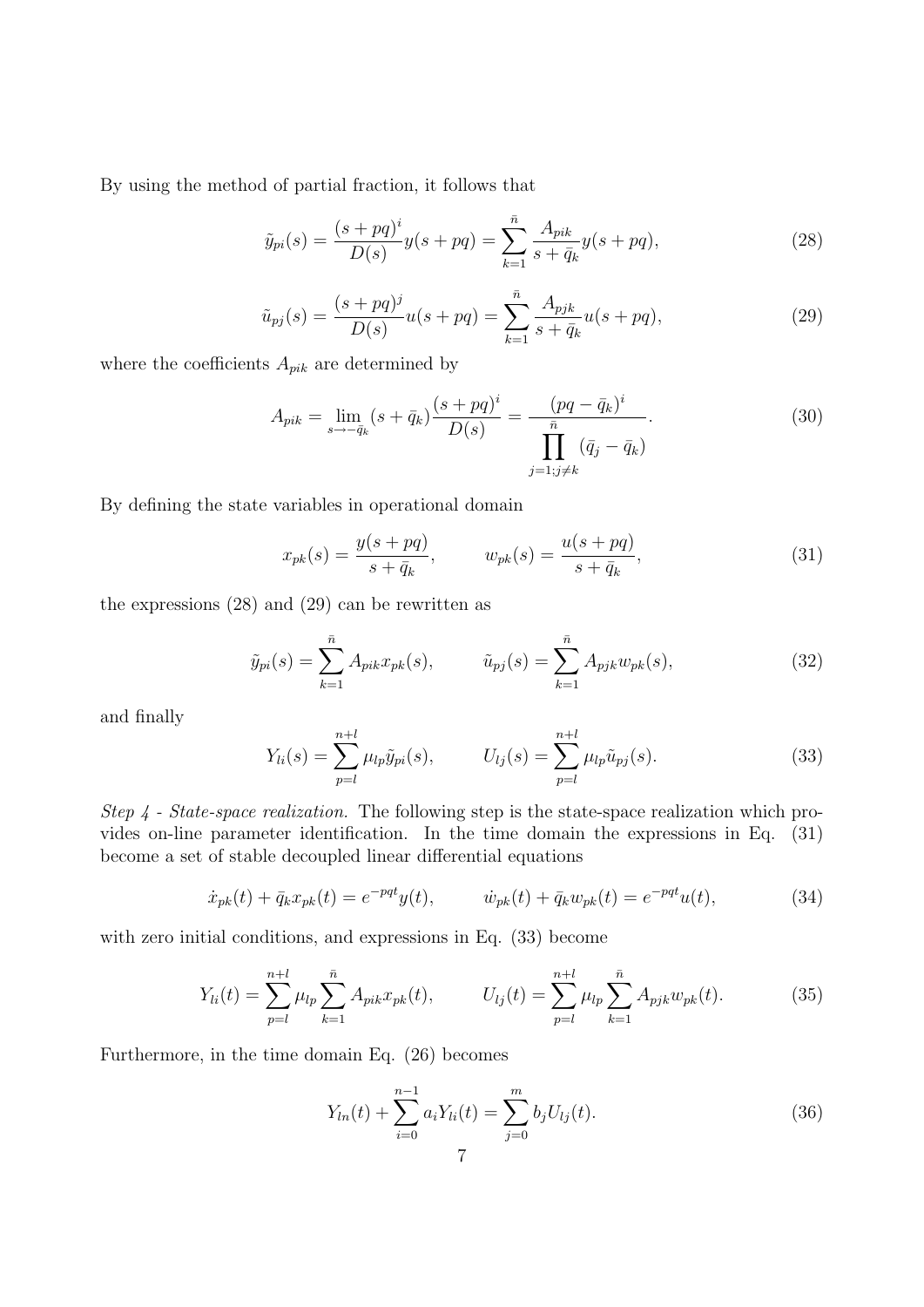By introducing vectors  $\mathbf{y}_n(t) = [Y_{0n}(t) \ Y_{1n}(t) \ \cdots \ Y_{(n+m)n}(t)]^T$ ,  $\mathbf{a} = [a_0 \ a_1 \ \cdots \ a_{n-1}]^T$ ,  $\mathbf{b} = \begin{bmatrix} b_0 & b_1 & \cdots & b_m \end{bmatrix}^T$ , and matrices  $\mathbf{Y}(t) \in \mathbb{R}^{(n+m+1)\times n}$ ,  $\mathbf{U}(t) \in \mathbb{R}^{(n+m+1)\times (m+1)}$  with elements  $Y_{li}(t)$  and  $U_{li}(t)$  respectively, the expression (36) can be rewritten as follows

$$
\mathbf{y}_n(t) = -\mathbf{Y}(t)\mathbf{a} + \mathbf{U}(t)\mathbf{b} = \begin{bmatrix} -\mathbf{Y}(t) & \mathbf{U}(t) \end{bmatrix} \begin{bmatrix} \mathbf{a} \\ \mathbf{b} \end{bmatrix} = \mathbf{\Phi}(t)\boldsymbol{\theta},
$$
(37)

where  $\mathbf{\Phi}(t) = [-\mathbf{Y}(t) \ \mathbf{U}(t)]$  and  $\mathbf{\theta} = [\mathbf{a}^T \ \mathbf{b}^T]^T$ .

Since the differential equations (34) are asymptotically stable and the inputs  $y(t)$  and  $u(t)$  are multiplied with decreasing in time exponential functions, it follows that solutions  $x_{pk}(t)$  and  $w_{pk}(t)$  will be bounded even for unbounded inputs which satisfy:  $|y(t)| \le \alpha_1 e^{qt}$ and  $|u(t)| \leq \alpha_2 e^{qt}$ , for some  $\alpha_1, \alpha_2 > 0$ . In other words, the elements of matrix  $\Phi(t)$  and vector  $y_n(t)$  will be bounded for every  $t > 0$ .

Step 5 - Singularity-free parameters calculation. The vector of unknown parameters  $\boldsymbol{\theta}$  can be obtained from (37)

$$
\boldsymbol{\theta} = \boldsymbol{\Phi}^{-1}(t)\mathbf{y}_n(t) = \frac{\text{adj}(\boldsymbol{\Phi}(t))}{\text{det}(\boldsymbol{\Phi}(t))}\mathbf{y}_n(t) = \frac{\boldsymbol{\varphi}(t)}{\text{det}(\boldsymbol{\Phi}(t))},
$$
(38)

where  $\boldsymbol{\varphi}(t) = \text{adj}(\boldsymbol{\Phi}(t))\mathbf{y}_n(t) = [\varphi_1(t) \quad \varphi_2(t) \quad \cdots \quad \varphi_{n+m+1}(t)]^T$ . The system is said to be identifiable if, and only if,  $\det(\mathbf{\Phi}(t)) \neq 0$ , [5, 25].

The problem with the expression (38) is that at time  $t = 0$ , both the numerator and the denominator are zero. Since the quotient is undetermined, we must evaluate the formula starting at a later time  $t \geq \varepsilon > 0$ .

The determinant that belongs to the identifier denominator may still cross the singular value of zero, causing a local loss of identifiability. An approach to avoid this problem is multiplication of equation (37) by  $\mathbf{\Phi}^T(t)$  and integration during the time interval [0, t], to obtain

$$
\int_0^t \mathbf{\Phi}^T(\tau) \mathbf{y}_n(\tau) d\tau = \left( \int_0^t \mathbf{\Phi}^T(\tau) \mathbf{\Phi}(\tau) d\tau \right) \boldsymbol{\theta}.
$$
 (39)

Since the matrix

$$
\mathbf{S}(t) = \int_0^t \mathbf{\Phi}^T(\tau) \mathbf{\Phi}(\tau) d\tau,\tag{40}
$$

is symmetric and positive definite it is invertible, and linear system of equations (39) can be solved for  $t \geq \varepsilon > 0$  using efficient numerical method like LU or Cholesky decomposition [18].

Fig. 1 illustrates the above described steps in derivation of the final parameter identification algorithm, which is further schematically illustrated in Fig. 2.

## 3.2. Identification of parameters  $c_0, c_1,...,c_{n-1}$

The identification of parameters  $c_0, c_1, \ldots, c_{n-1}$  follows after the coefficients  $a_0, \ldots, a_{n-1}$ ,  $b_0, \ldots, b_m$  have been determined. The procedure for this calculation is derived and presented next.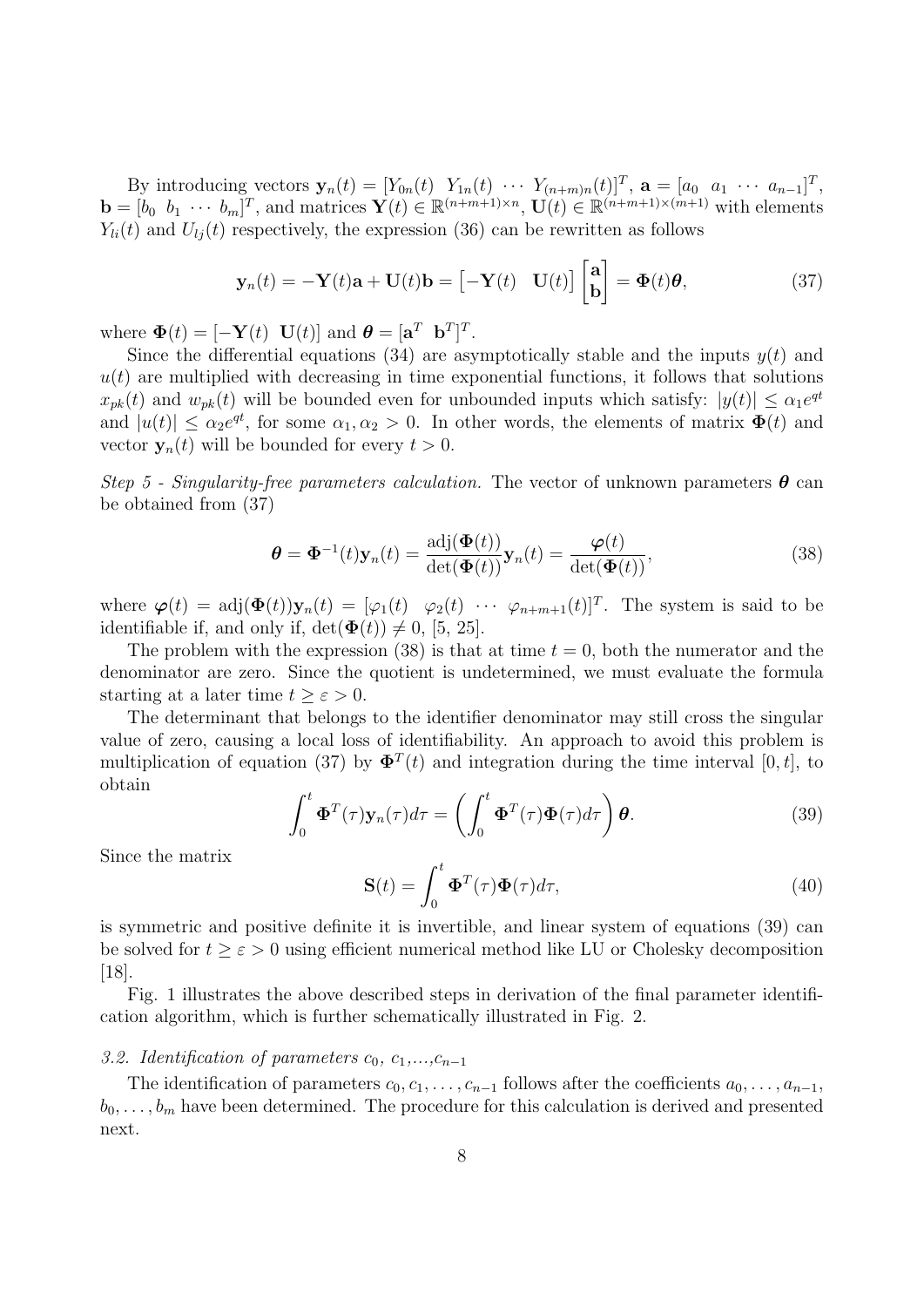

Figure 1: The schematic illustration of the main steps for the algorithm derivation.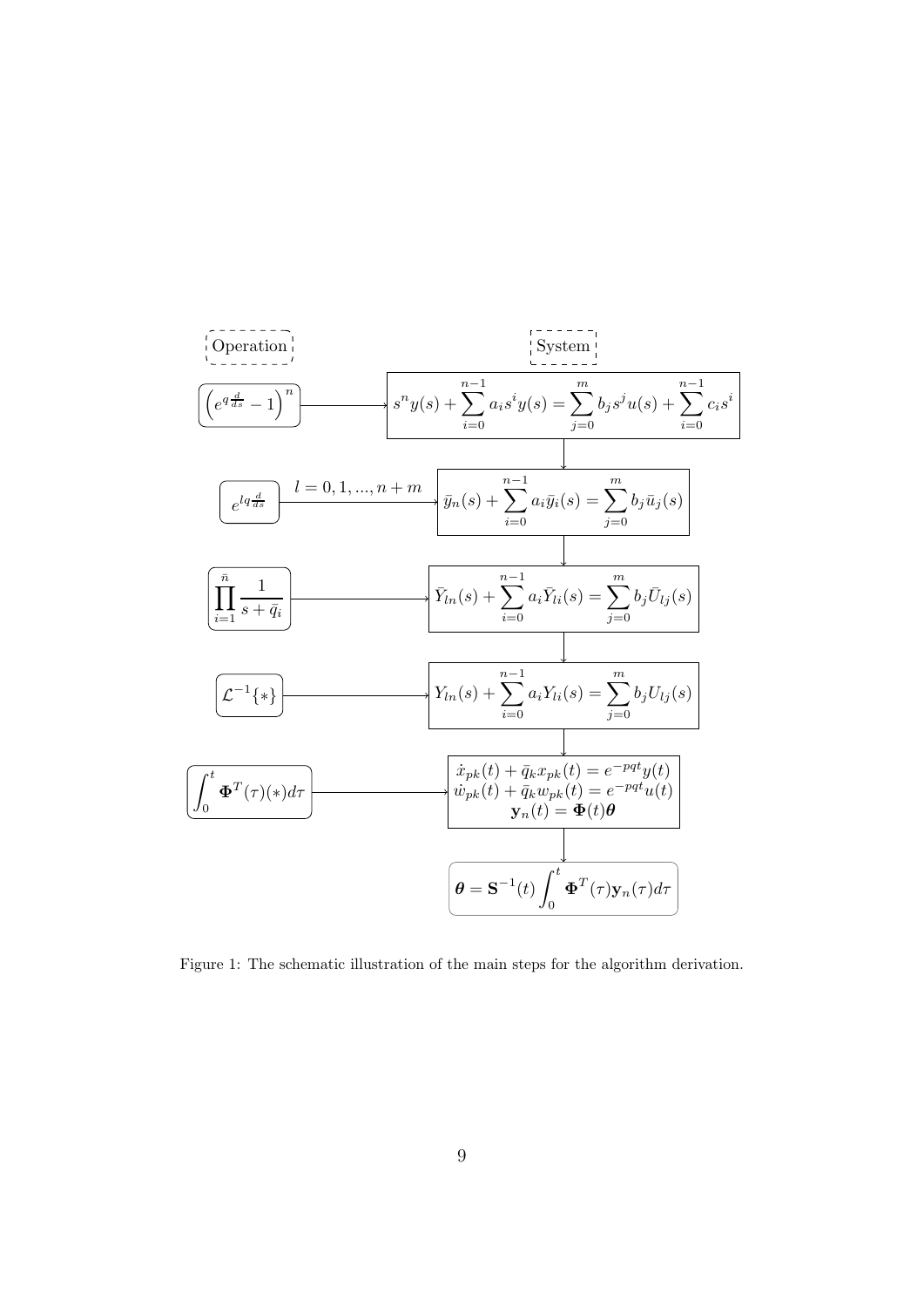

Figure 2: The schematic illustration of the final parameter identification algorithm.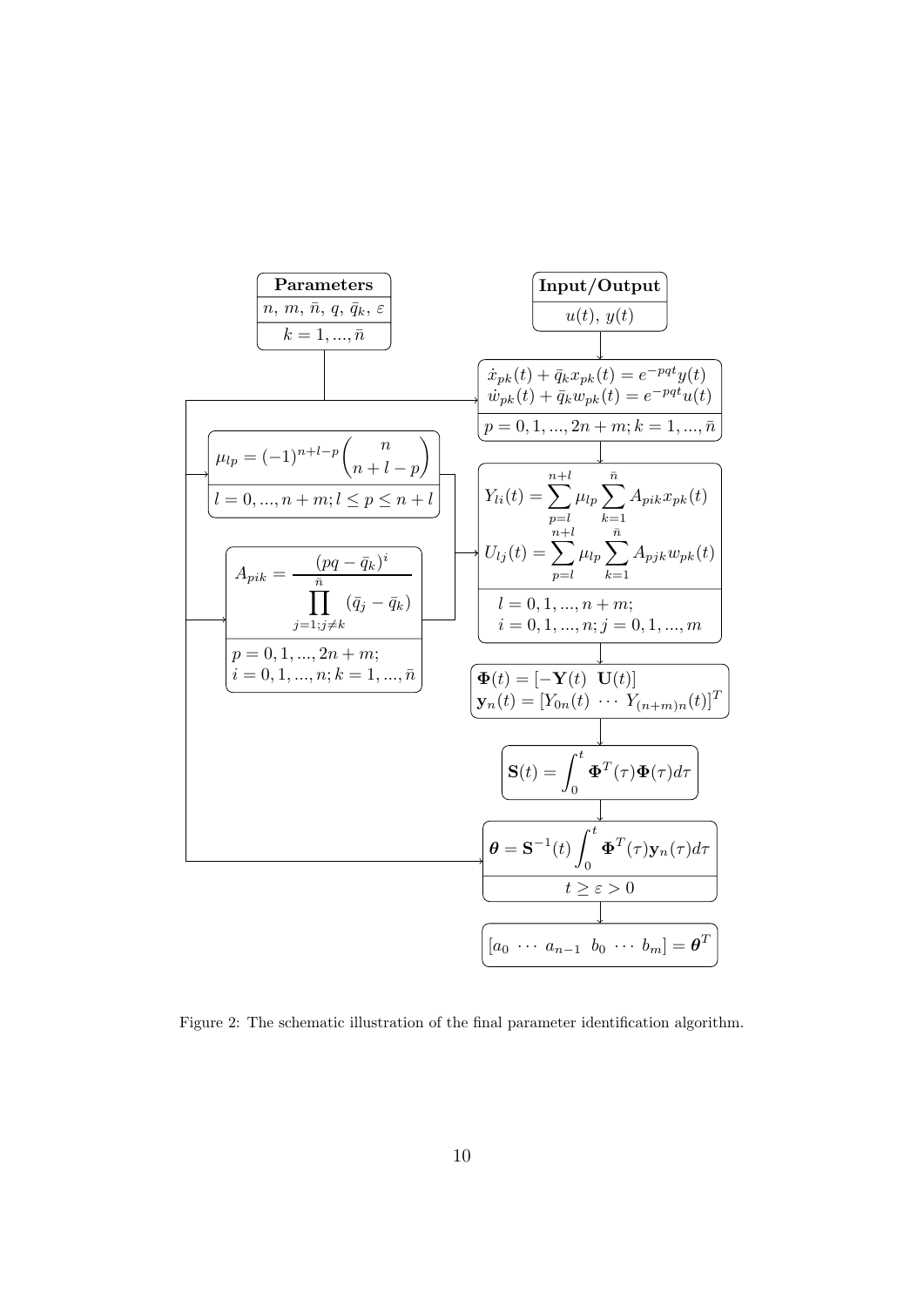If we apply the operator  $\delta_q^l$  for  $l = 0, 1, ..., n - 1$  on (3), we get

$$
\delta_q^l[s^n y(s)] + \sum_{i=0}^{n-1} a_i \delta_q^l[s^i y(s)] - \sum_{j=0}^m b_j \delta_q^i[s^j u(s)] = \sum_{i=l}^{n-1} c_i \delta_q^l s^i,
$$
\n(41)

where

$$
\delta_q^l[s^i y(s)] = \sum_{k=0}^l (-1)^k \binom{l}{k} (s + (l-k)q)^i y(s + (l-k)q),\tag{42}
$$

$$
\delta_q^l[s^j u(s)] = \sum_{k=0}^l (-1)^k \binom{l}{k} (s + (l-k)q)^j u(s + (l-k)q),\tag{43}
$$

$$
\delta_q^l s^i = \sum_{k=l}^i \gamma_{lk} s^{i-k},\tag{44}
$$

for  $i = 0, 1, ..., n - 1$  and  $j = 0, 1, ..., m$ .

By changing index notation  $p = l - k$ , the above mentioned expressions become

$$
\delta_q^l[s^i y(s)] = \sum_{p=0}^l \eta_{lp}(s + pq)^i y(s + pq), \qquad \delta_q^l[s^j u(s)] = \sum_{p=0}^l \eta_{lp}(s + pq)^j u(s + pq), \qquad (45)
$$

where

$$
\eta_{lp} = (-1)^{l-p} \binom{l}{l-p}.\tag{46}
$$

By multiplying equation (41) with transfer function (25) we get

$$
\hat{Y}_{ln}(s) + \sum_{i=0}^{n-1} a_i \hat{Y}_{li}(s) - \sum_{j=0}^{m} b_j \hat{U}_{lj}(s) = \sum_{i=l}^{n-1} c_i Q_{li}(s),
$$
\n(47)

where

$$
\hat{Y}_{li}(s) = \sum_{p=0}^{l} \eta_{lp} \frac{(s+pq)^i}{D(s)} y(s+pq), \qquad \hat{U}_{lj}(s) = \sum_{p=0}^{l} \eta_{lp} \frac{(s+pq)^j}{D(s)} u(s+pq), \qquad (48)
$$

and

$$
Q_{li}(s) = \sum_{k=l}^{i} \gamma_{lk} \frac{s^{i-k}}{D(s)}.
$$
\n
$$
(49)
$$

By introducing change of indices  $p = i - k$ , the equation (49) becomes

$$
Q_{li}(s) = \sum_{k=l}^{i} \gamma_{lk} \frac{s^{i-k}}{D(s)} = \sum_{p=0}^{i-l} \gamma_{l,i-p} \frac{s^p}{D(s)}.
$$
\n(50)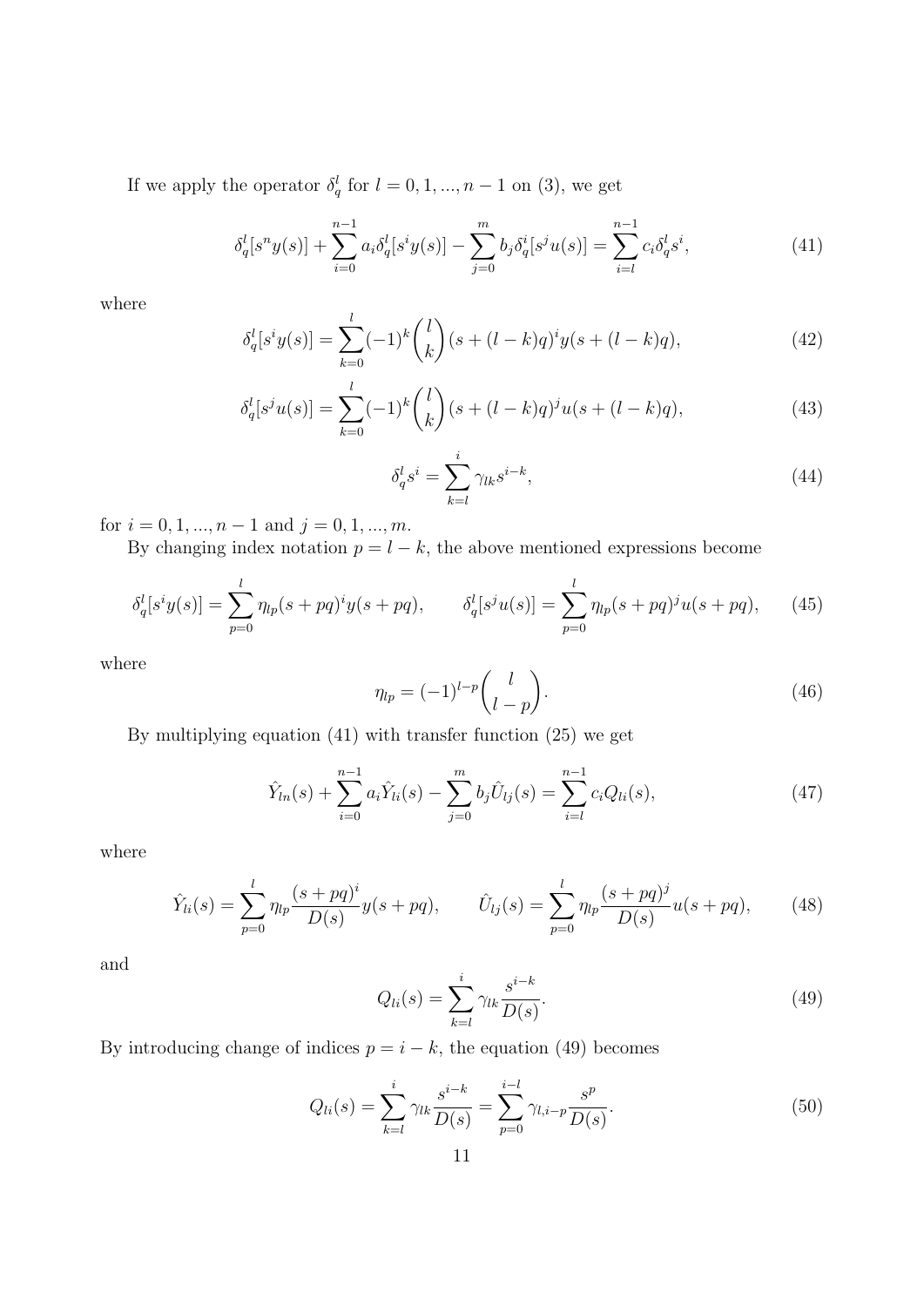By using the method of partial fraction, it follows that

$$
\frac{s^p}{D(s)} = \sum_{j=1}^{\bar{n}} \frac{B_{pj}}{s + \bar{q}_j},\tag{51}
$$

where

$$
B_{pj} = \lim_{s \to -\bar{q}_j} (s + \bar{q}_j) \frac{s^p}{D(s)} = \frac{(-\bar{q}_j)^p}{\prod_{i=1; i \neq j} (\bar{q}_i - \bar{q}_j)},\tag{52}
$$

so that

$$
Q_{li}(s) = \sum_{p=0}^{i-l} \gamma_{l,i-p} \sum_{j=1}^{\bar{n}} \frac{B_{pj}}{s + \bar{q}_j}.
$$
\n(53)

In time domain, the expression (47) becomes

$$
\hat{Y}_{ln}(t) + \sum_{i=0}^{n-1} a_i \hat{Y}_{li}(t) - \sum_{j=0}^{m} b_j \hat{U}_{lj}(t) = \sum_{i=l}^{n-1} c_i Q_{li}(t),
$$
\n(54)

where

$$
\hat{Y}_{li}(t) = \sum_{p=0}^{l} \eta_{lp} \sum_{k=1}^{\bar{n}} A_{pik} x_{pk}(t), \qquad \hat{U}_{lj}(t) = \sum_{p=0}^{l} \eta_{lp} \sum_{k=1}^{\bar{n}} A_{pjk} w_{pk}(t), \qquad (55)
$$

and

$$
Q_{li}(t) = \sum_{p=0}^{i-l} \gamma_{l,i-p} \sum_{j=1}^{\bar{n}} B_{pj} e^{-\bar{q}_j t}.
$$
 (56)

By introducing vectors  $\mathbf{c} = [c_0 \quad c_1 \quad \cdots \quad c_{n-1}]^T$ ,  $\hat{\mathbf{y}}_n(t) = [\hat{Y}_{0n}(t) \quad \hat{Y}_{1n}(t) \quad \cdots \quad \hat{Y}_{(n-1)n}(t)]^T$ , and matrices  $\hat{\mathbf{Y}}(t) \in \mathbb{R}^{n \times n}$ ,  $\hat{\mathbf{U}}(t) \in \mathbb{R}^{n \times (m+1)}$  and  $\mathbf{Q}(t) \in \mathbb{R}^{n \times n}$  with elements  $\hat{Y}_{li}(t)$ ,  $\hat{U}_{li}(t)$ and  $Q_{li}(t)$  respectively, the expression (54) can be rewritten as follows

$$
\hat{\mathbf{y}}_n(t) + \hat{\mathbf{Y}}(t)\mathbf{a} - \hat{\mathbf{U}}(t)\mathbf{b} = \mathbf{Q}(t)\mathbf{c},\tag{57}
$$

so that

$$
\mathbf{c} = \mathbf{Q}^{-1}(t) \left( \hat{\mathbf{y}}_n(t) - \hat{\mathbf{\Phi}}(t) \boldsymbol{\theta} \right), \tag{58}
$$

for  $t \geq \varepsilon > 0$ , where  $\hat{\Phi}(t) = [-\hat{\mathbf{Y}}(t) \quad \hat{\mathbf{U}}(t)]$  and  $\boldsymbol{\theta} = [\mathbf{a}^T \quad \mathbf{b}^T]^T$  is the vector of previously estimated parameters. The singularity-free calculation of the parameter vector c can be done using the same approach as in the case of the parameter vector  $\theta$ , as presented in Section 3.1.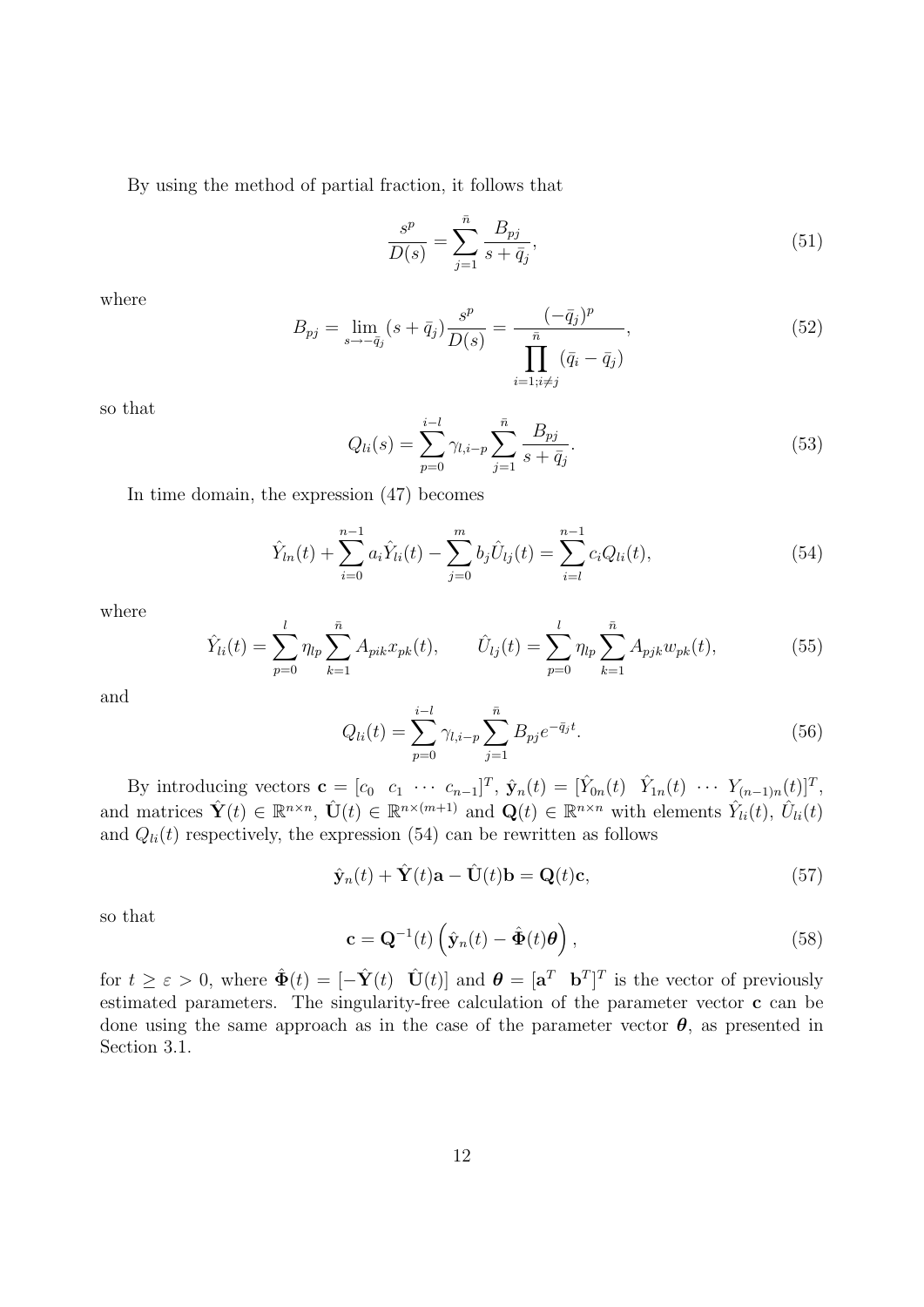#### 4. Simulation Examples

The performances of the proposed algebraic parameter identification algorithm will be illustrated on the three examples related to the on-line parameter identification of the vibrating mechanical system with exogenous perturbation.

The dynamical model of the vibrating mechanical system is described by the differential equation

$$
m\ddot{y}(t) + c\dot{y}(t) + ky(t) = u(t) + f(t),
$$
\n(59)

where  $y(t)$  is the mass displacement,  $u(t)$  is the control input (force), and  $f(t)$  is an external disturbance. The unknown system parameters are the mass  $m$ , viscous damping c and stiffness constant k.

#### 4.1. Example 1: Frequency estimation of the 1-DOF mechanical oscillator

Consider first the mechanical system with known mass  $m = 1$  kg, without dissipation  $(c = 0)$  and control input  $(u(t) = 0)$ , with constant unknown external force,  $f(t) = F_0$ , and with unknown initial conditions  $y(0) = y_0$  and  $\dot{y}(0) = v_0$ ,

$$
\ddot{y}(t) + ky(t) = F_0, \qquad y(0) = y_0, \ \dot{y}(0) = v_0. \tag{60}
$$

The problem is on-line identification of the stiffness coefficient  $k$  in the case when the constant external force and initial conditions are unknown, and the displacement measurement  $y(t)$ is only available.

The Laplace transform of the differential equation (60) is

$$
s^{2}y(s) - sy_{0} - v_{0} + ky(s) = \frac{F_{0}}{s}.
$$
\n(61)

Multiplying out the expression  $(61)$  by the complex frequency s, we obtain after rearrangement

$$
s^3y(s) + ksy(s) = c_2s^2 + c_1s + c_0,
$$
\n(62)

where  $c_2 = y_0$ ,  $c_1 = v_0$  and  $c_0 = F_0$ .

Note that the general solution of the system (60) is

$$
y(t) = A\sin(\omega t + \phi) + K,\tag{63}
$$

where  $\omega = \sqrt{k}$ ,  $K = F_0/k$ , and the amplitude A and the phase  $\phi$  depend on the initial conditions. Taking the Laplace transform of the solution (63), we obtain after rearrangement the same expression as (62) with the coefficients  $c_2 = K + A \sin(\phi)$ ,  $c_1 = A\omega \cos(\phi)$  and  $c_0 = \omega^2 K.$ 

In other words, the identification of the stiffness coefficient  $k$  of the system (60) with unknown initial conditions and constant external force is completely equivalent problem as the frequency estimation of the periodic signal (63) with unknown bias, amplitude and phase. This problem is solved in [9] by using the standard algebraic derivative method (ADM). In the remainder of this subsection we will compare the performances of the frequency-shifting method (FSM) presented in the previous section with the ADM presented in [9].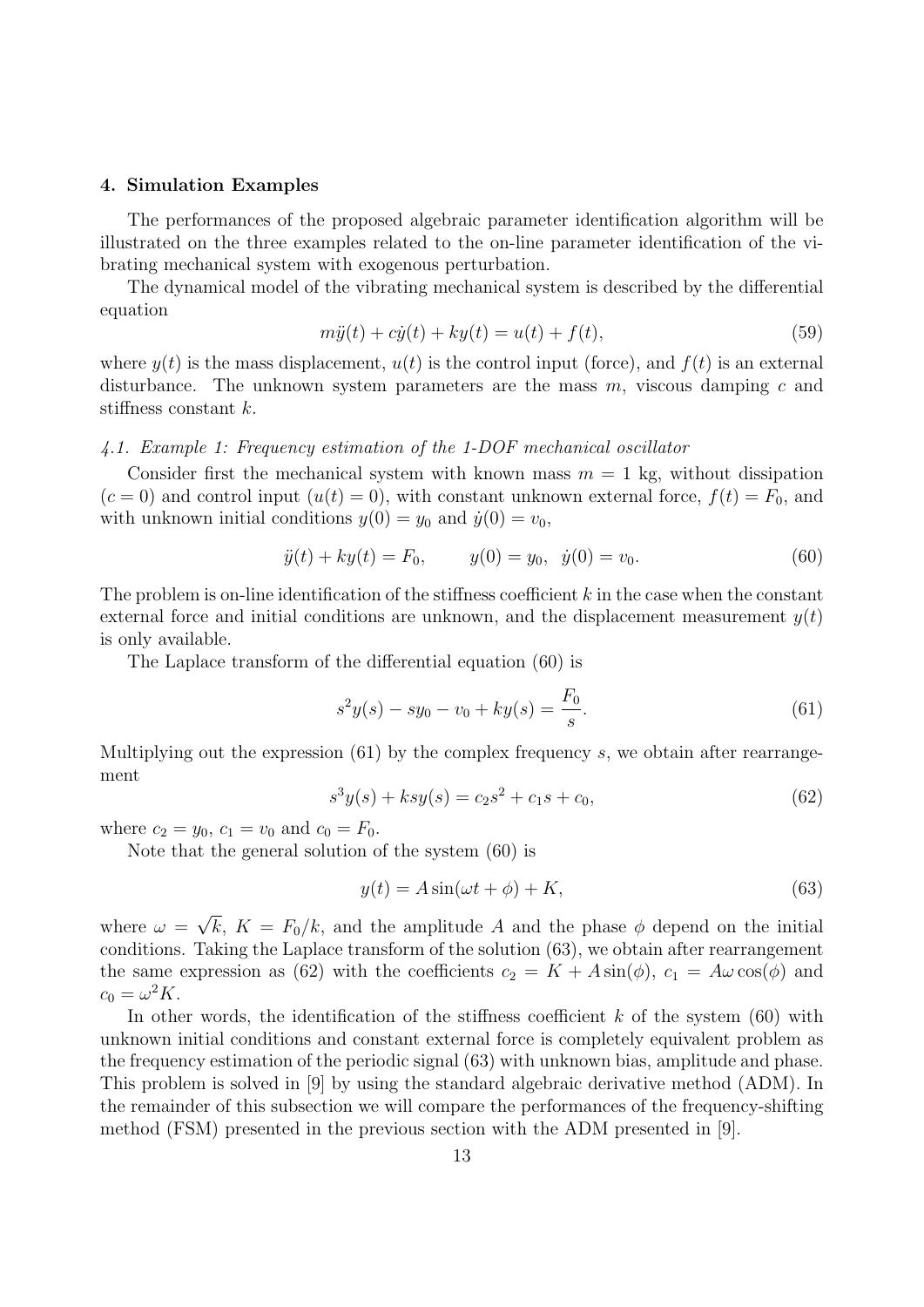#### 4.1.1. Algebraic derivative method (ADM)

The first step in the algebraic approach to the parameter identification is elimination of the unknown coefficients  $c_0$ ,  $c_1$  and  $c_2$  on the right-hand side of the expression (62). The ADM uses derivative operator with respect to complex frequency s for the elimination of the right-hand side of the Eq.  $(62)$ . By differentiating the expression  $(62)$  three times with respect to the complex variable s, the following expression is obtained

$$
s^3 \frac{d^3 y(s)}{ds^3} + 9s^2 \frac{d^2 y(s)}{ds^2} + 18s \frac{dy(s)}{ds} + 6y(s) + k \left[ s \frac{d^3 y(s)}{ds^3} + 3 \frac{d^2 y(s)}{ds^2} \right] = 0,\tag{64}
$$

which is free of the unknown coefficients  $c_0$ ,  $c_1$  and  $c_2$ .

By multiplying the expression  $(64)$  with  $s^{-3}$ , representing three iterated integrations in the time domain, it is obtained the following expression

$$
\frac{d^3y(s)}{ds^3} + 9\frac{1}{s}\frac{d^2y(s)}{ds^2} + 18\frac{1}{s^2}\frac{dy(s)}{ds} + 6\frac{1}{s^3}y(s) + k\left[\frac{1}{s^2}\frac{d^3y(s)}{ds^3} + 3\frac{1}{s^3}\frac{d^2y(s)}{ds^2}\right] = 0,\tag{65}
$$

which is free of terms containing positive powers of the complex variable s, representing undesired repeated time differentiations of the involved signals.

In the time domain, the expression (65) can be written as:  $-n(t) + kd(t) = 0$ , where

$$
n(t) = z1 + t3y(t), d(t) = z4,\n\dot{z}1 = z2 - 9t2y(t), \n\dot{z}4 = z5,\n\dot{z}2 = z3 + 18ty(t), \n\dot{z}5 = z6 - t3y(t),\n\dot{z}3 = 6y(t), \n\dot{z}6 = 3t2y(t).
$$
\n(66)

Note that the Eq. (66) is the unstable time-varying linear system in perturbed Brunovsky's form. The output variables  $n(t)$  and  $d(t)$  are additionally filtered using the same second order low-pass filter

$$
\ddot{n}_f = -2\zeta\omega_n \dot{n}_f - \omega_n^2 (n_f - n(t)), \quad \ddot{d}_f = -2\zeta\omega_n \dot{d}_f - \omega_n^2 (d_f - d(t)), \tag{67}
$$

where  $\omega_n$  is the cut-off frequency and  $\zeta$  is the damping factor. From the state-space realization (66) and (67) it follows that the ADM-based estimator filter is of the 10th order.

Since the quotient  $k = n(t)/d(t)$  is not affected by the invariant filtering (67), the final estimate is

$$
k = \frac{n_f(t)}{d_f(t)}.\tag{68}
$$

In order to avoid that the denominator  $d_f(t)$  cross the singular value of zero, an additional invariant nonlinear filtering is proposed in [20]. By taking the integral of the absolute value of the numerator and denominator, the fraction holds invariant

$$
k = \left(\int_0^t |n_f(\tau)|d\tau\right) \left(\int_0^t |d_f(\tau)|d\tau\right)^{-1},\tag{69}
$$

and the denominator of Eq. (69) is always strictly positive for  $t \geq \varepsilon > 0$ .

The following parameters of the ADM-based estimator are used in the simulation: the cut-off frequency  $\omega_n = 15 \text{ rad/s}$ , and the damping factor  $\zeta = 0.707$ .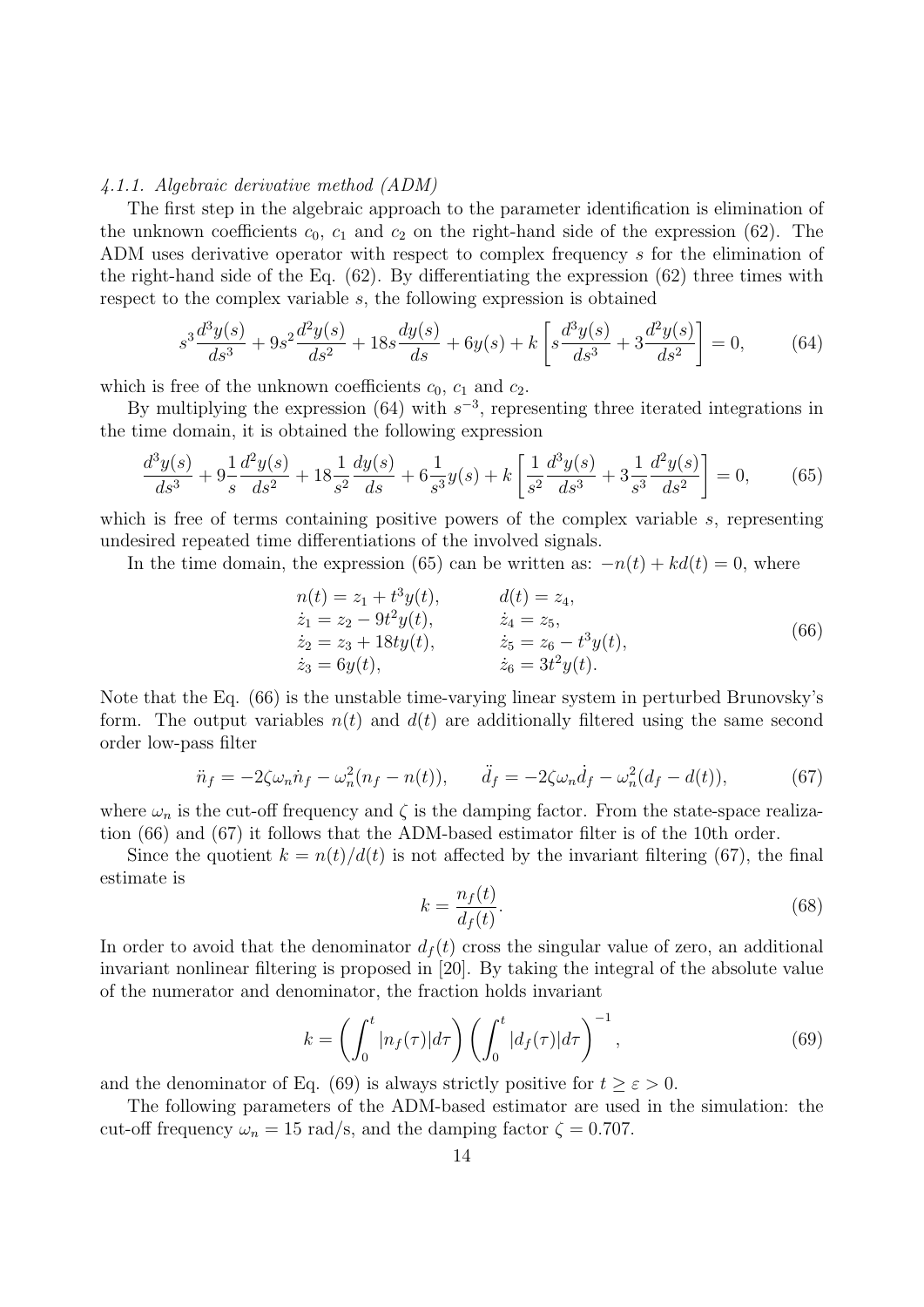## 4.1.2. Frequency-shifting method (FSM)

By comparing (62) with (1) it follows that  $a_2 = 0$ ,  $a_1 = k$  and  $a_0 = 0$ , so that Eq. (26) becomes

$$
Y_{03}(s) + a_1 Y_{01}(s) = 0,\t\t(70)
$$

where, based on Eq. (27) and (28), it follows

$$
Y_{0i}(s) = \sum_{p=0}^{3} \mu_{0p} \frac{(s+pq)^i}{D(s)} y(s+pq) = \sum_{p=0}^{3} \mu_{0p} \sum_{k=1}^{\bar{n}} \frac{A_{pik}}{s+\bar{q}_k} y(s+pq), \qquad i=1,3. \tag{71}
$$

By interchanging the summations in the above expression, it follows

$$
Y_{0i}(s) = \sum_{k=1}^{\bar{n}} z_{ik}(s), \qquad z_{ik}(s) = \frac{1}{s + \bar{q}_k} \sum_{p=0}^{3} \mu_{0p} A_{pik} y(s + pq), \qquad i = 1, 3. \tag{72}
$$

In the time domain, expressions in (72) become

$$
Y_{0i}(t) = \sum_{k=1}^{\bar{n}} z_{ik}(t), \qquad \dot{z}_{ik} + \bar{q}_k z_{ik} = y(t) \sum_{p=0}^{3} \mu_{0p} A_{pike} e^{-pqt}, \tag{73}
$$

for  $i = 1, 3$  and  $k = 1, \ldots, \bar{n}$ . Note that the Eq. (73) defines a stable time-varying linear system in the Jordan canonical form. By taking  $\bar{n} = 5$ , the state-space realization (73) of the FSM-based estimator filter is also of the 10th order, same as the dimension of the ADM-based estimator filter.

Finally, in the time domain from the Eq. (70) it follows

$$
k = -\frac{Y_{03}(t)}{Y_{01}(t)}.\t(74)
$$

The singularity free solution is calculated using Eq. (69), by replacing  $n_f(t)$  with  $-Y_{03}(t)$ and  $d_f(t)$  with  $Y_{01}(t)$ .

The following parameters of the FSM-based estimator are used in the simulation: frequency shift  $q = 0.5$ , and filter poles are  $s_k = -\bar{q}_k = -(4 + k)$ , for  $k = 1, ..., 5$ .

#### 4.1.3. Comparison of ADM and FSM

The parameters of the output signal (63) used in simulations are:  $A = 0.2$  m,  $K = 0.1$ m,  $\phi = 1$  rad and  $\omega = 5$  rad/s. The sampling time is 0.002 s.

Fig. 3 shows the output signal without measurement noise and estimated parameter  $k = \omega^2$  calculated by the ADM and FSM-based estimators. We can see that in the time instant  $\varepsilon = 1$  s when the estimators are switched on, the convergence toward real values of the parameter  $k$  is almost instantaneous. By comparing the absolute relative error  $(ARE)$ defined by

$$
ARE(t) = \left| \frac{k(t) - k_{\text{real}}}{k_{\text{real}}} \right|,\tag{75}
$$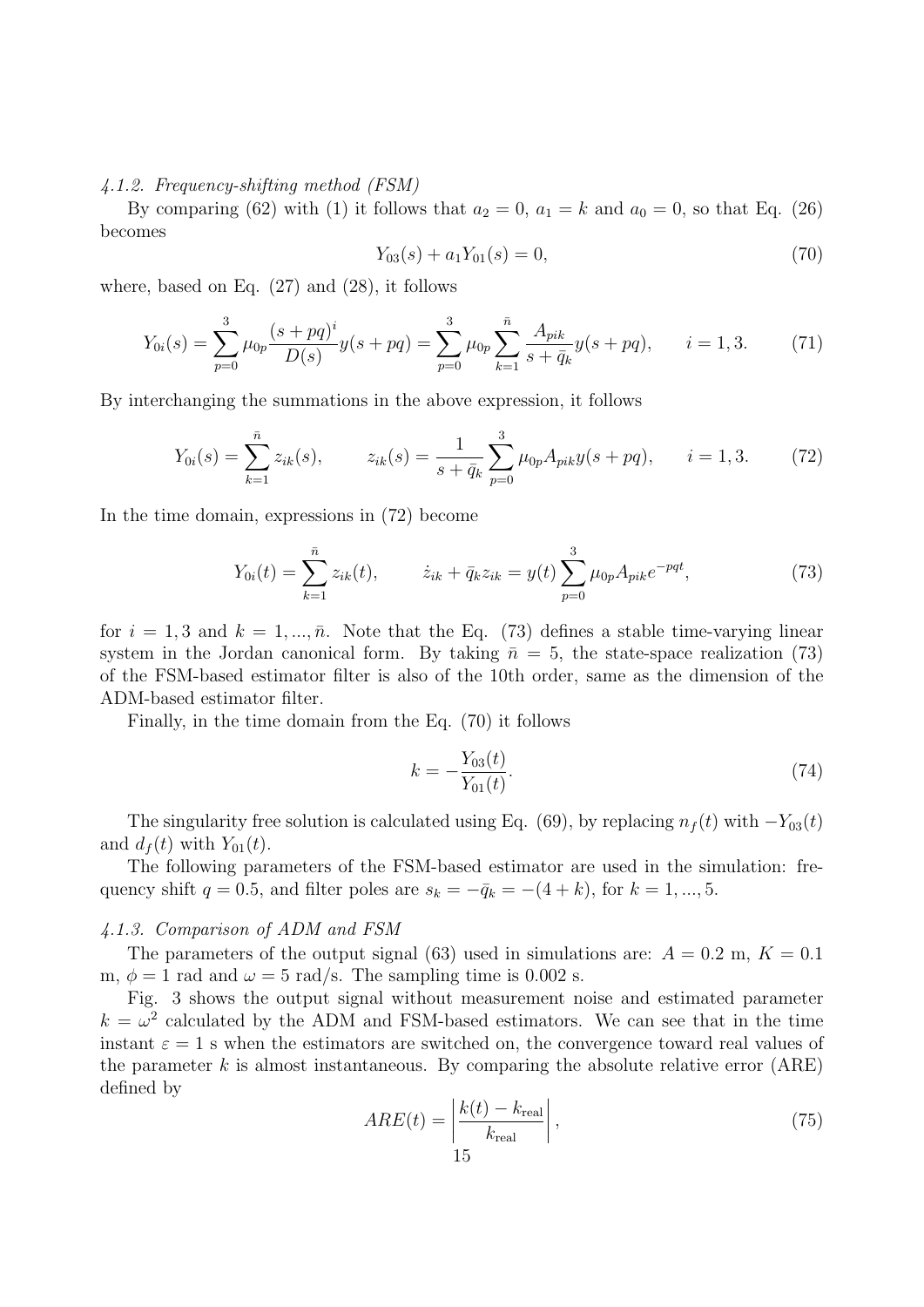where  $k(t)$  and  $k_{\text{real}}$  are the estimated and real value of the parameter, we can observe that the FSM-based estimator provides faster convergence toward the real values of the parameter k.

Fig. 4 shows the numerator and denominator in expressions (68) and (74) for ADM and FSM-based estimators. Since the ADM-based estimator  $(66)$  is unstable,  $n(t)$  and  $d(t)$  growing unboundedly in time. In the case of the FSM-based estimator numerator and denominator are bounded in time.

Since the measurement noise and sampling period significantly affect the performances of the parameter estimation algorithms, several simulations are performed in order to compare the robustness of the ADM and FSM-based estimators. The measured signal  $y_m(t)$  =  $y(t) + \xi(t)$  is the output sinal  $y(t)$  perturbed with the additive zero mean uniform noise  $\xi(t)$ . The amount of additive noise affecting the signal is usually expressed by the signal-to-noise ratio (SNR). The SNR is defined as the ratio of the signal power to the noise power,

$$
SNR = \frac{P_{signal}}{P_{noise}} = \left(\frac{1}{T} \int_0^T y^2(t)dt\right) \left(\frac{1}{T} \int_0^T \xi^2(t)dt\right)^{-1},\tag{76}
$$

where  $T$  is the time interval of the signal. The SNR is usually expressed in decibels,  $SNR(dB) = 10 \log_{10}(SNR)$ .

Fig. 5 illustrates the convergence of the ADM and FSM-based estimators for different values of signal-to-noise rate  $SNR$  and sampling time h. It can be seen that, comparing with the FSM-based estimator, the estimation error in the case of the ADM-based estimator becomes larger and more non-stationary for the larger values of the sampling time and for the smaller values of the SNR.

The estimator performances depending on the SNR and h are more precisely illustrated in Fig. 6. The error is measured by the mean absolute percentage error (MAPE) [10], defined in the time interval  $[\varepsilon, T]$  by

$$
MAPE = \frac{100}{T - \varepsilon} \int_{\varepsilon}^{T} ARE(t)dt.
$$
 (77)

The average MAPE based on 300 Monte Carlo simulations is obtained for each value of SNR. The average values of MAPE for signals with small amount of noise  $(SNR = 23.62$  $dB$ ) and large amount of noise  $(SNR = 3.48$  dB), for ADM and FSM-based estimators, are listed in Table 1. From the Fig. 6 we can see that difference in MAPE between ADM and FSM-based estimators is larger as SNR decreases and h increases. In the other words, the FSM-based estimator is more robust to the measurement noise and values of the sampling time then the ADM-based estimator.

#### 4.2. Example 2: Parameters identification of the 1-DOF mechanical system

As the second example we consider the FSM-based parameter identification of the unperturbed mechanical system (59) when  $f(t) = 0$ , where only measurements of the displacement  $y(t)$  and the control input  $u(t)$  are available. The nominal values of the system parameters for the numerical simulations are  $m = 1.8754$  kg,  $c = 3.7367$  Ns/m,  $k = 377.2706$  N/m and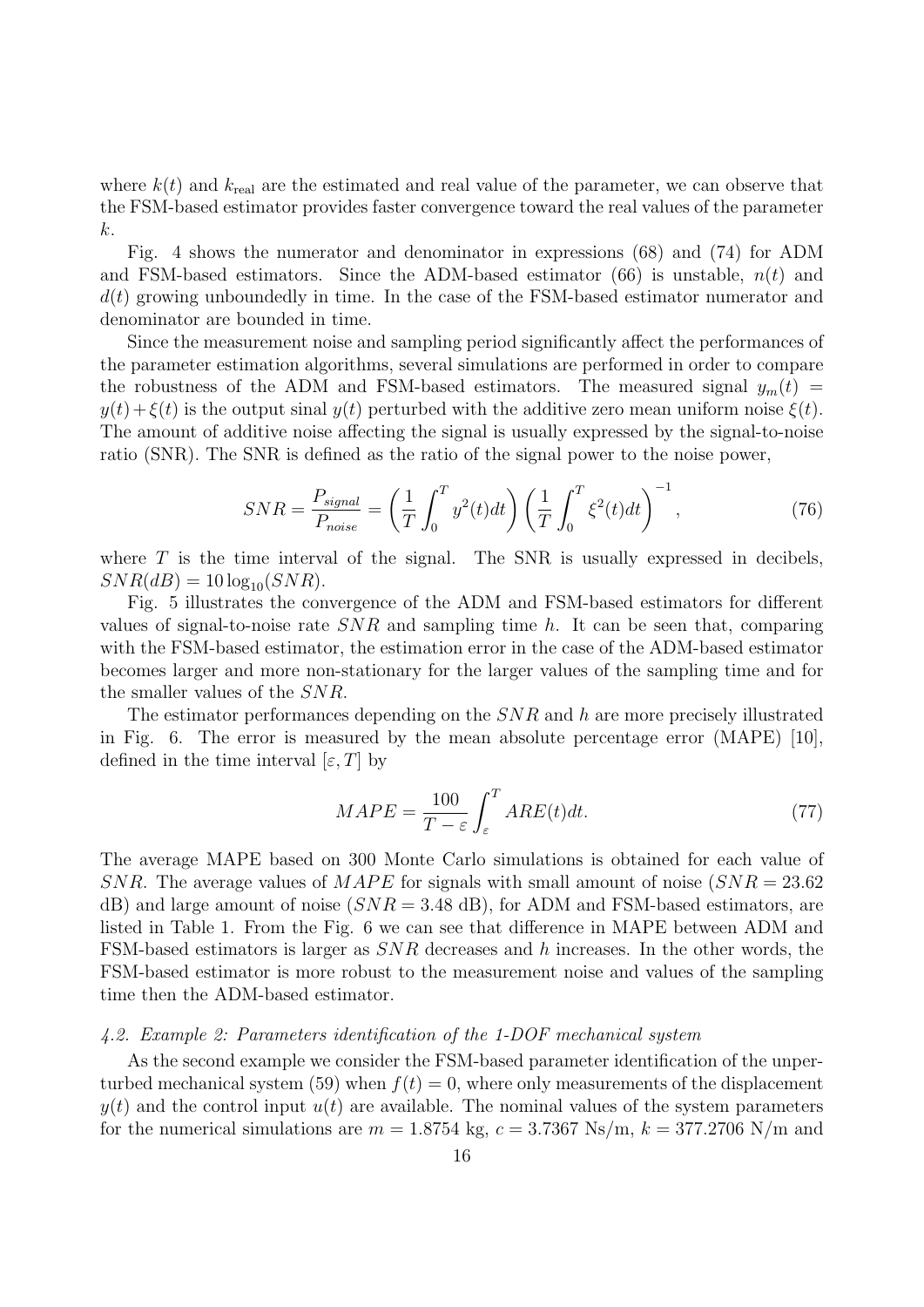

Figure 3: The comparison of ADM and FSM-based estimators in the case without measurement noise.



Figure 4: The numerator and denominator in expressions (68) and (74) for ADM and FSM-based estimators.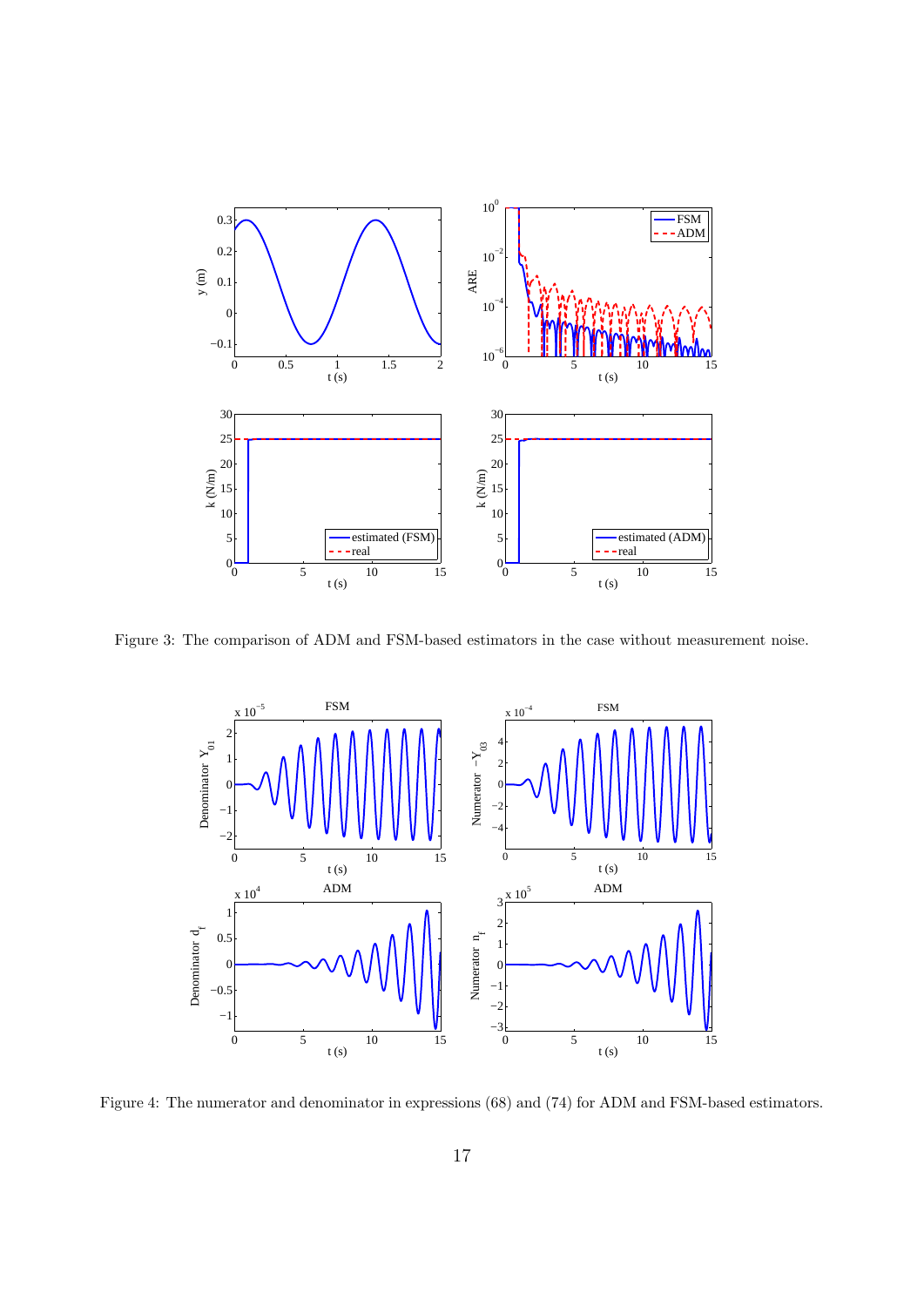

Figure 5: The comparison of ADM and FSM-based estimators in the case with measurement noise for different values of signal-to-noise rate  $SNR$  and sampling time h.

|                      | $MAPE$ (%) for ADM    |                      | $MAPE$ (%) for FSM    |                      |
|----------------------|-----------------------|----------------------|-----------------------|----------------------|
| $\hbar$<br>$(\rm s)$ | $SNR = 23.62$<br>(dB) | $SNR = 3.48$<br>(dB) | $SNR = 23.62$<br>(dB) | $SNR = 3.48$<br>(dB) |
| 0.002                | 0.547                 | 6.306                | 0.150                 | 1.467                |
| 0.005                | 0.906                 | 10.85                | 0.242                 | 2.336                |
| 0.01                 | 1.499                 | 17.16                | 0.368                 | 3.617                |
| 0.02                 | 2.493                 | 24.39                | 0.738                 | 6.102                |

Table 1: The mean absolute percentage error for ADM and FSM-based estimators, depending on the signalto-noise rate and sampling time.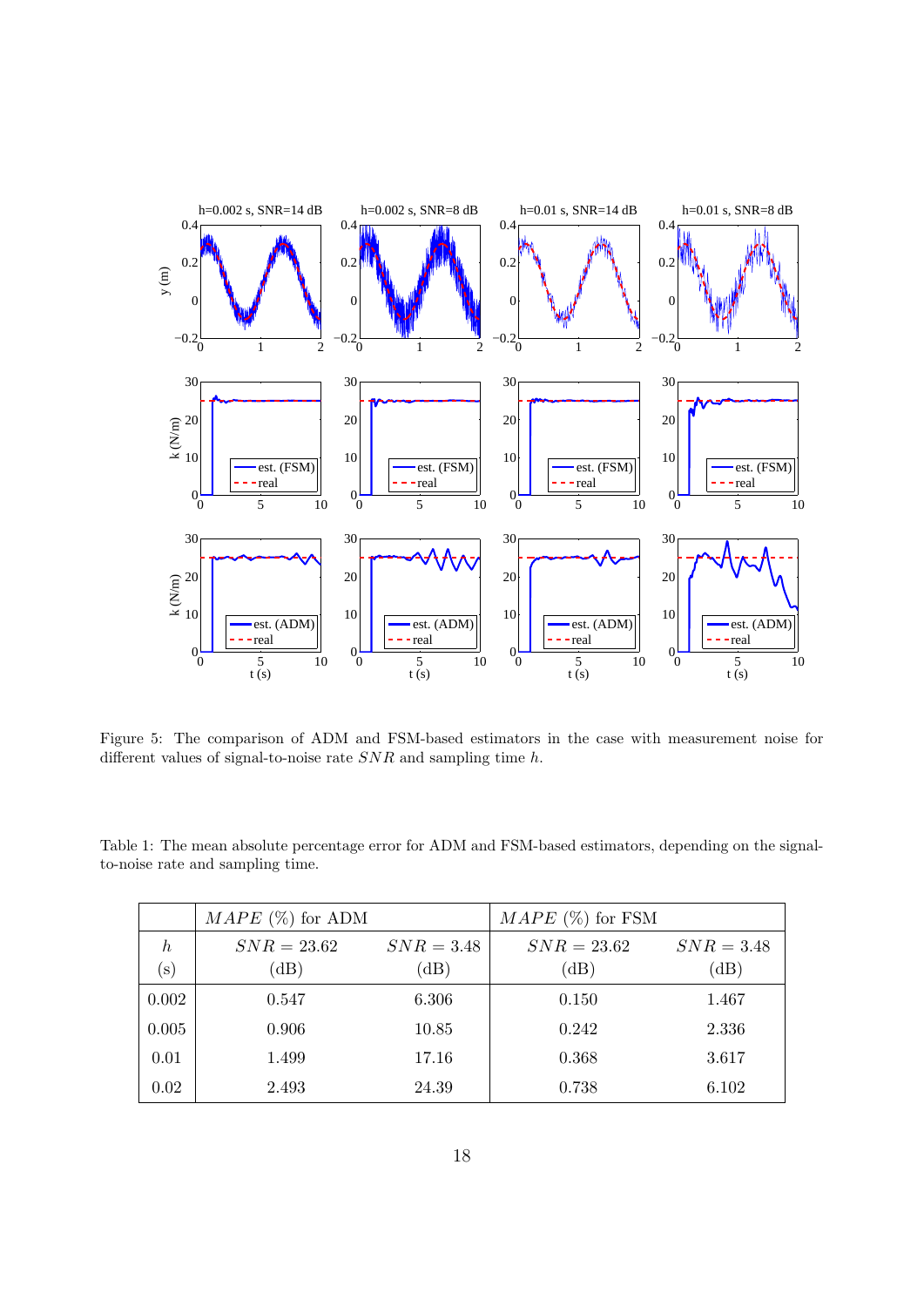

Figure 6: The mean absolute percentage error  $MAPE$  depending on the signal-to-noise rate  $SNR$  and sampling time  $h$ , for ADM and FSM-based estimators.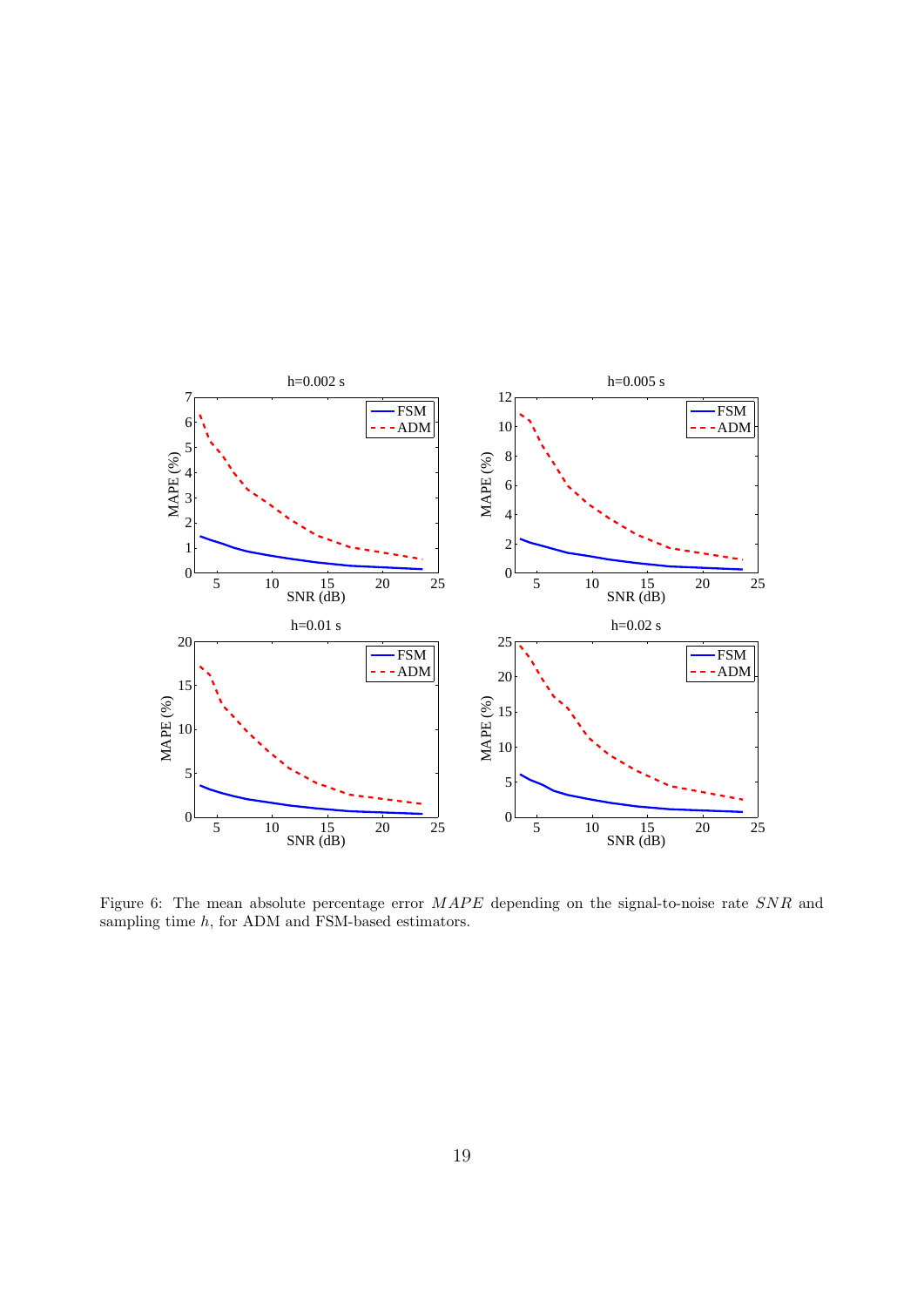|                  |          | Without noise $(Fig. 7)$ |              | With noise $(Fig. 8)$ |              |
|------------------|----------|--------------------------|--------------|-----------------------|--------------|
|                  | Real     | Estimated                | $_{\rm ARE}$ | Estimated             | $_{\rm ARE}$ |
|                  | value    | value                    | $(\%)$       | value                 | $(\%)$       |
| $\boldsymbol{m}$ | 1.8754   | 1.8750                   | 0.0194       | 1.8688                | 0.3494       |
| $\epsilon$       | 3.7367   | 3.7274                   | 0.2498       | 3.7206                | 0.4305       |
| $\it{k}$         | 377.2706 | 377.1791                 | 0.0241       | 375.1733              | 0.5558       |

Table 2: Estimated values and ARE of system parameters in the cases with and without measurement noise.

input step force is  $u = 4$  N, [19]. Initial conditions are  $y(0) = y_0 = 0.4$  m and  $\dot{y}(0) = v_0 = 0.3$ m/s. The sampling time is  $10^{-3}$  s.

The Laplace transform of the (59) is

$$
m(s2y(s) - sy0 - v0) + c(sy(s) - y0) + ky(s) = u(s),
$$
\n(78)

where the initial conditions  $y_0$  and  $v_0$  are unknown. By comparing (78) with Eq. (3) it follows that

$$
a_0 = \frac{k}{m}
$$
,  $a_1 = \frac{c}{m}$ ,  $b_0 = \frac{1}{m}$ ,  $c_0 = v_0 + \frac{c}{m}y_0$ ,  $c_1 = y_0$ .

By applying algebraic parameter identification algorithm described in Section 3.1, we can identify parameters  $a_0$ ,  $a_1$  and  $b_0$ , and finally calculate the system parameters:  $m = 1/b_0$ ,  $c = a_1/b_0$  and  $k = a_0/b_0$ .

The following parameters of the estimator are used in the simulation: frequency shift  $q = 0.3$ , invariant filter order  $\bar{n} = 5$ , and filter poles are  $\{-10.0, -10.5, -11.0, -11.5, -12.0\}$ . The estimated values and ARE of the system parameters in the cases with and without measurement noise, at the end of the time interval  $T = 1$  s, are listed in Table 2.

Fig. 7 shows the input force, output position and estimated parameters in the case without measurement noise. We can see that in the time instant  $\varepsilon = 0.5$  s when the estimator is switched on, the convergence toward real values of the system parameters is almost instantaneous.

Fig. 8 shows the input force, output position and estimated parameters in the case with measurement noise. The noise signal is generated by means of piece-wise constant random variables uniformly distributed in the interval [−0.01, 0.01] for the output position (about 10% of the maximum amplitude), and in the interval [−0.2, 0.2] for the input force (about 5% of the maximum amplitude). We can see that, after short transient, the estimator converges toward real values of system parameters.

#### 4.3. Example 3: Identification of the frequencies of the exogenous periodic perturbation

The following example is the problem of determination of frequencies of the exogenous perturbation containing two harmonic signals with different frequencies

$$
f(t) = A_1 \sin(\omega_1 t + \phi_1) + A_2 \sin(\omega_2 t + \phi_2).
$$
 (79)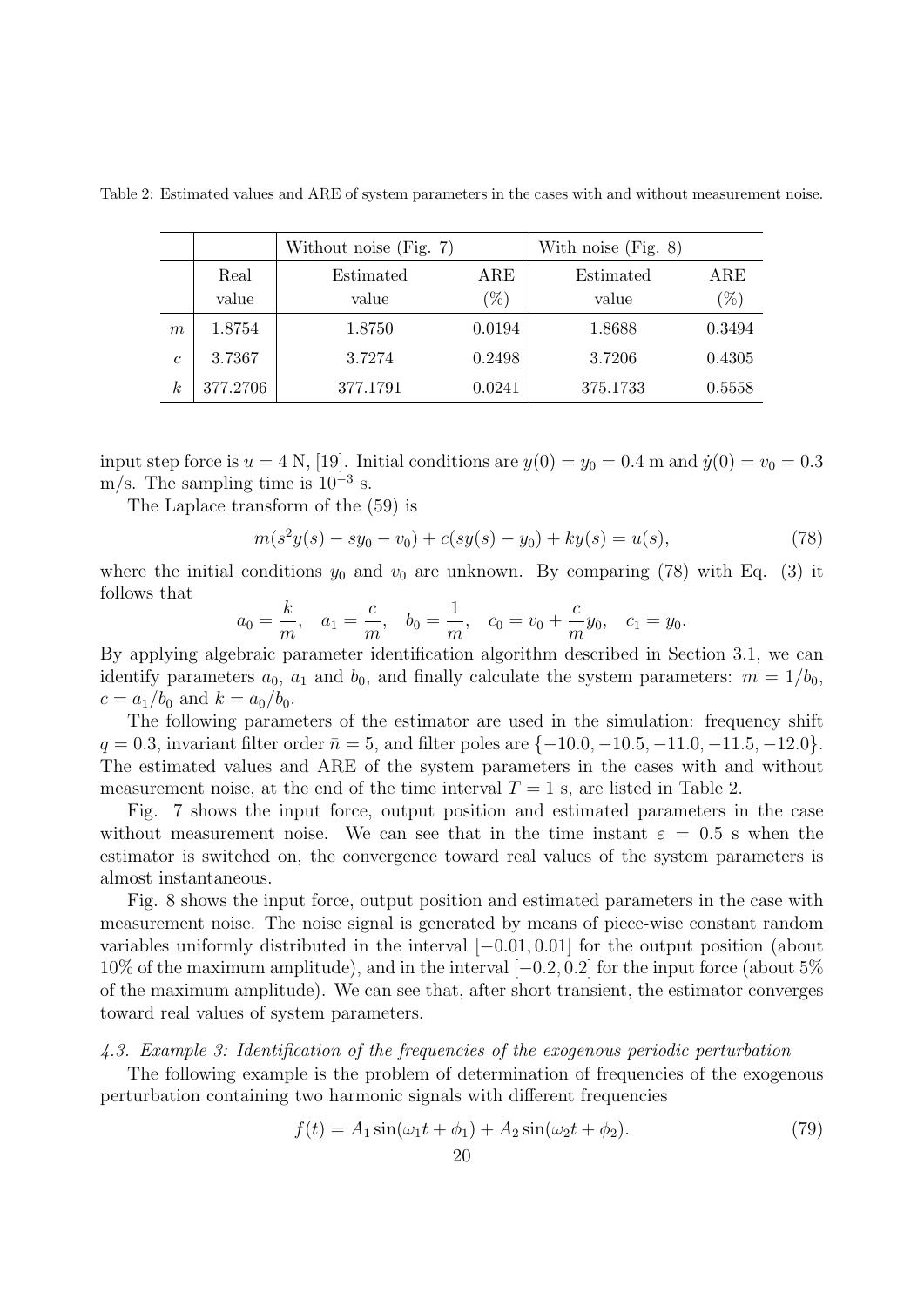

Figure 7: The system input, output and estimated parameters in the case without measurement noise.

All the signal parameters are unknown. In the case when  $u = 0$ , the Laplace transform of the (59) is

$$
m(s^2y(s) - sy_0 - v_0) + c(sy(s) - y_0) + ky(s) = \sum_{i=1}^2 \left( \frac{A_i \omega_i \cos(\phi_i)}{s^2 + \omega_i^2} + \frac{sA_i \omega_i \sin(\phi_i)}{s^2 + \omega_i^2} \right), \tag{80}
$$

Multiplying above expression with  $(s^2 + \omega_1^2)(s^2 + \omega_2^2)$  and after some manipulation, we get

$$
\left(s^6 + \sum_{i=0}^5 a_i s^i\right) y(s) = \sum_{i=0}^5 c_i s^i,
$$
\n(81)

where the coefficients  $c_i$ ,  $i = 0, 1, ..., 5$ , depend on initial conditions and amplitudes and phases of the exogenous signal, while the coefficients  $a_i$ ,  $i = 0, 1, ..., 5$ , depend on system parameters and frequencies of the signal:

$$
a_0 = k\omega_1^2\omega_2^2, \quad a_1 = c\omega_1^2\omega_2^2, \quad a_2 = k(\omega_1^2 + \omega_2^2) + \omega_1^2\omega_2^2,
$$
  

$$
a_3 = c(\omega_1^2 + \omega_2^2), \quad a_4 = k + \omega_1^2 + \omega_2^2, \quad a_5 = c.
$$

The frequencies can be determined from the following equations

$$
\omega_1^4 - \frac{a_3}{a_5}\omega_1^2 + \frac{a_1}{a_5} = 0, \qquad \omega_2^2 = \frac{a_3}{a_5} - \omega_1^2. \tag{82}
$$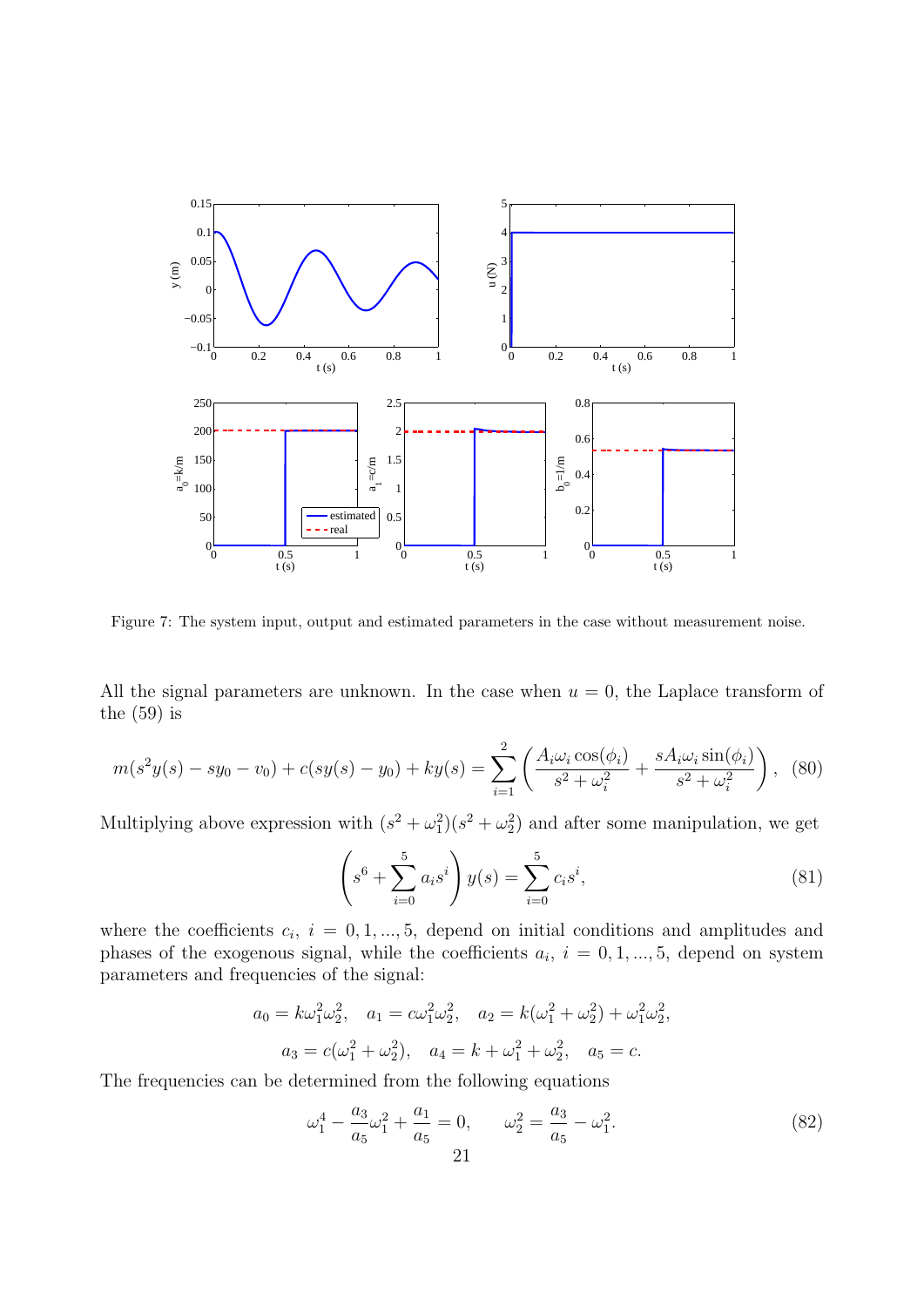

Figure 8: The system input, output and estimated parameters in the case with measurement noise.

By applying the algebraic parameter identification algorithm, we can identify the parameters  $a_i, i = 0, 1, ..., 5$ . The following parameters of the estimator are used in the simulation: the frequency shift  $q = 0.3$ , the invariant filter order  $\bar{n} = 7$ , and the filter poles are

 $\{-3.0, -3.6, -4.3, -5.0, -5.6, -6.3, -7.0\}.$ 

Fig. 9 shows the estimated parameters in the case when the system and signal parameters are:  $m = 1$  kg,  $c = 4$  Ns/m,  $k = 13$  N/m,  $\omega_1 = 9$  rad/s,  $\omega_2 = 11$  rad/s,  $A_1 = 0.05$  N,  $A_2 = 0.06$  N,  $\phi_1 = 0.1$  and  $\phi_2 = 0.2$ .

The obtained relative errors of the parameters  $a_i$ ,  $i = 0, 1, ..., 5$  at the end of time interval  $t = 4$  s are 0.0008%, 0.0013%, 0.0013%, 0.0045%, 0.0014%, 0.0057%, respectively.

## 5. Conclusions

In this paper an alternative to algebraic derivative-based parameter identification of the linear SISO systems is proposed. The proposed approach is based on the difference and the shift operators and corresponding frequency-shifting property of the Laplace transform. The main benefit of this approach is stable state-space filter realization of the estimator. The simulation results demonstrate fast, almost instantaneous, convergence of the estimated parameters toward true values of system parameters. It is shown that the proposed estimator is insensitive to unknown initial conditions and robust with respect to measurement noise. The proposed methodology can be applied also for the stable filter realization of the algebraic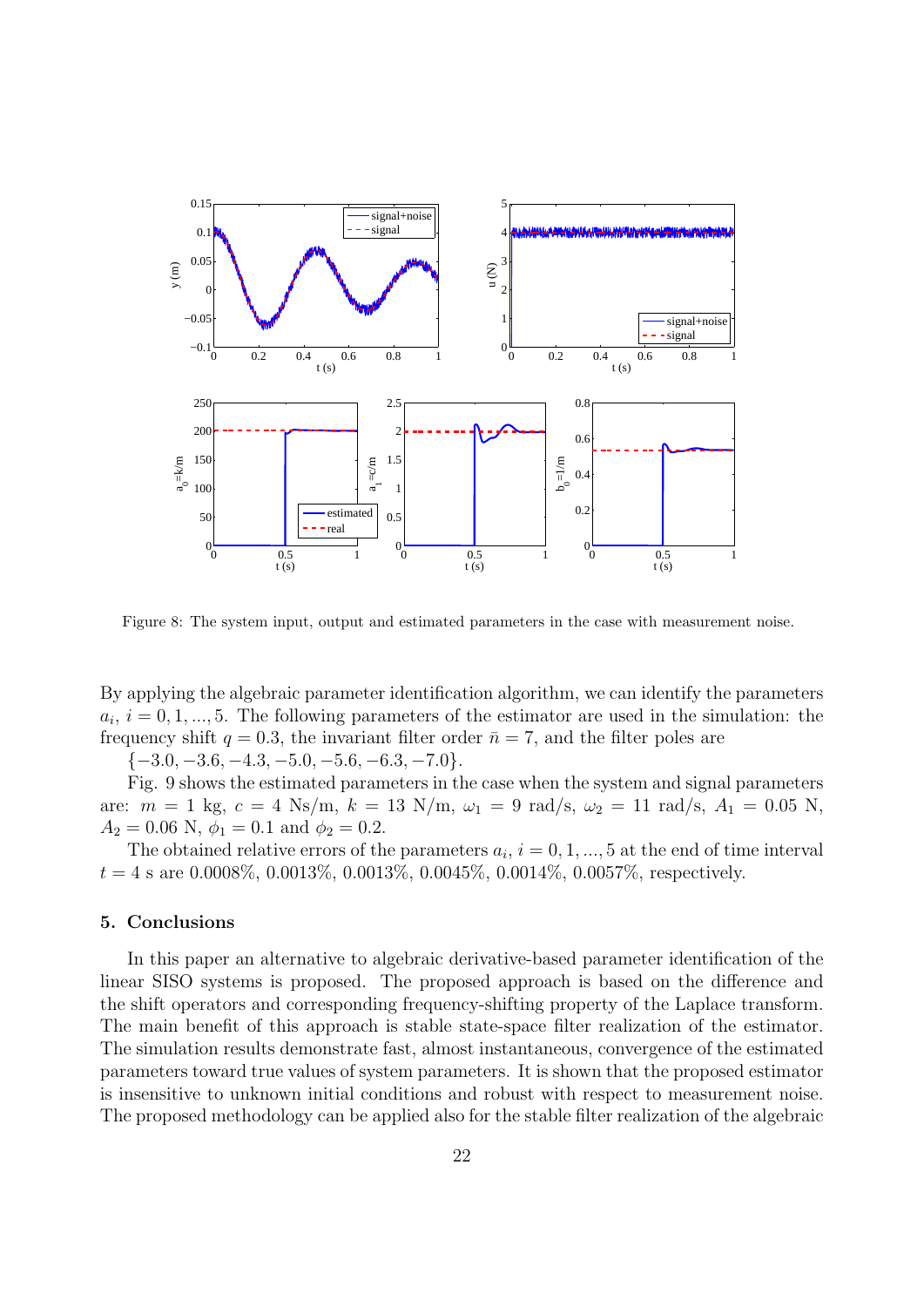

Figure 9: The estimated parameters in the case of the periodic disturbances.

state estimators and the signal derivative estimators. The future work will be oriented toward applications of the proposed approach to the identification and estimation methods in the feedback control of distributed parameter systems.

## Acknowledgment

This work has been supported by Croatian Science Foundation under the project 9354 Control of Spatially Distributed Dynamical Systems.

# References

- [1] R. Isermann, M. Mnchhof, Identification of Dynamic Systems: An Introduction with Applications, Springer-Verlag, 2011.
- [2] A. Deb, S. Roychoudhury, G. Sarkar, Analysis and Identification of Time-Invariant Systems, Time-Varying Systems, and Multi-Delay Systems using Orthogonal Hybrid Functions: Theory and Algorithms with MATLAB, Springer-Verlag, 2016.
- [3] X. Ma, F. Ding, Recursive and iterative least squares parameter estimation algorithms for observability canonical state space systems, Journal of the Franklin Institute 352 (1) (2015) 248–258.
- [4] X. Wang, F. Ding, Performance analysis of the recursive parameter estimation algorithms for multivariable box-jenkins systems, Journal of the Franklin Institute 351 (10) (2014) 4749–4764.
- [5] M. Fliess, H. Sira-Ramírez, An algebraic framework for linear identification, ESAIM Control Optimisation and Calculus of Variations 9 (1) (2003) 151–168.
- [6] M. Fliess, H. Sira-Ramírez, Closed-loop parametric identification for continuous-time linear systems via new algebraic techniques, in: H. Garnier, L. Wang (Eds.), Identification of continuous-time models from sampled data, Advances in Industrial Control, Springer, 2008, pp. 363–391.